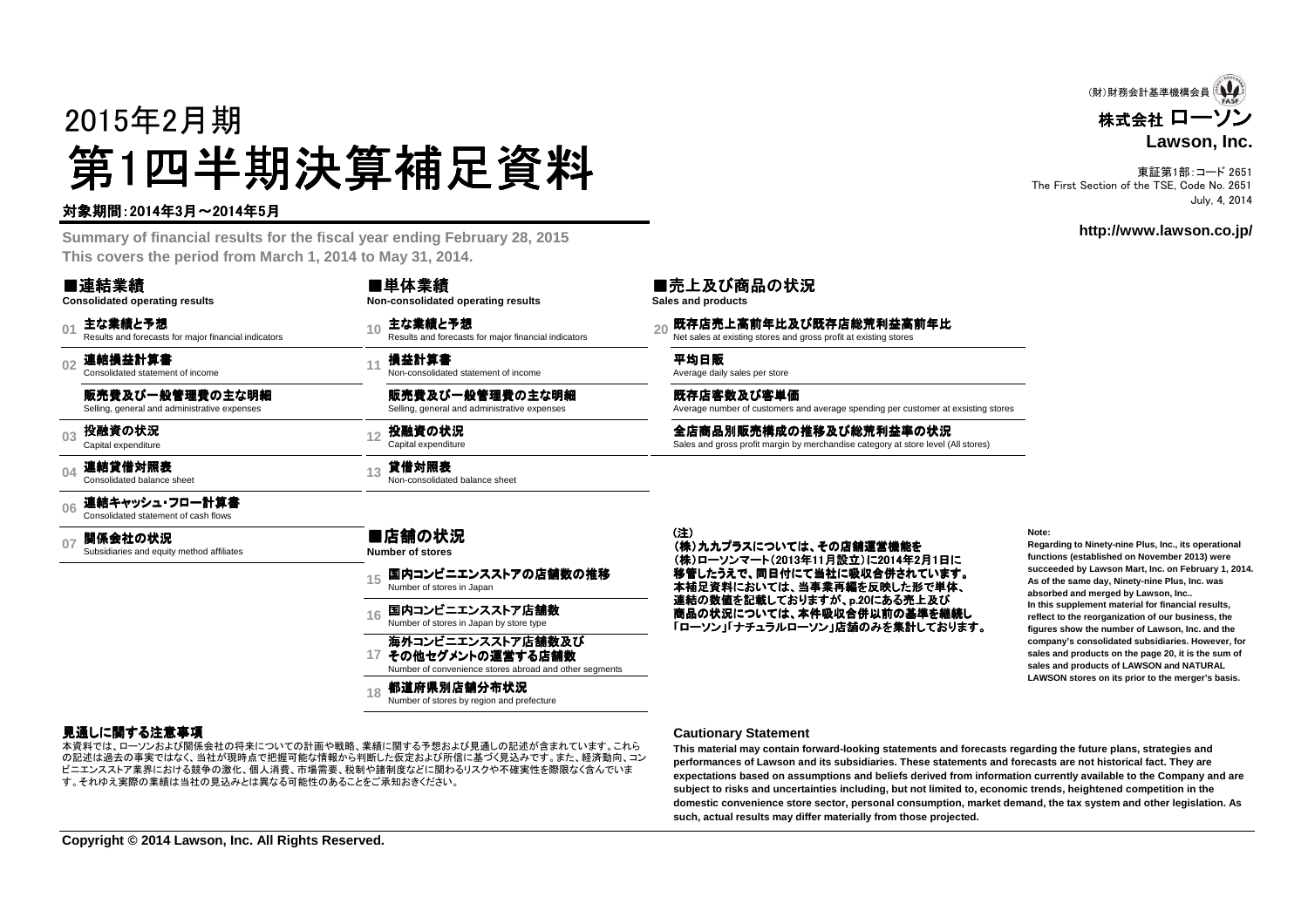|                                                                                                                                                                                                                                                                     | 2012年度/FY2012                     |                          | 2013年度/FY2013                             |          |                                   | 2014年度/FY2014 <sup>*3</sup> |                                                          |          |                                   |          |                                                                                                                                                                                                                                                                                                                                                                                                                                                                                                                                                                                                                                                                                        |         |
|---------------------------------------------------------------------------------------------------------------------------------------------------------------------------------------------------------------------------------------------------------------------|-----------------------------------|--------------------------|-------------------------------------------|----------|-----------------------------------|-----------------------------|----------------------------------------------------------|----------|-----------------------------------|----------|----------------------------------------------------------------------------------------------------------------------------------------------------------------------------------------------------------------------------------------------------------------------------------------------------------------------------------------------------------------------------------------------------------------------------------------------------------------------------------------------------------------------------------------------------------------------------------------------------------------------------------------------------------------------------------------|---------|
|                                                                                                                                                                                                                                                                     | 第1四半期/1Q                          |                          | 通期/Full year                              |          | 第1四半期/1Q                          |                             | 通期/Full year                                             |          | 第1四半期/1Q                          |          | 通期計画/Full year (Forecast)                                                                                                                                                                                                                                                                                                                                                                                                                                                                                                                                                                                                                                                              |         |
|                                                                                                                                                                                                                                                                     | 2012.3.1 - 2012.5.31<br>金額/Amount |                          | 2012.3.1 - 2013.2.28<br>前年比/YoY 金額/Amount | 前年比/YoY  | 2013.3.1 - 2013.5.31<br>金額/Amount |                             | 2013.3.1 - 2014.2.28<br>前年比/YoY 金額/Amount                | 前年比/YoY  | 2014.3.1 - 2014.5.31<br>金額/Amount | 前年比/YoY  | 2014.3.1 - 2015.2.28<br>金額/Amount                                                                                                                                                                                                                                                                                                                                                                                                                                                                                                                                                                                                                                                      | 前年比/YoY |
| チェーン全店売上高(百万円)<br>Net sales of all convenience stores (millions of yen)                                                                                                                                                                                             | 467.941                           |                          | 109.1% 1.906.547                          | 104.4%   | 477.174                           |                             | 102.0% 1.945.394                                         | 102.0%   | 484.458                           | 101.5%   | 2.029.000                                                                                                                                                                                                                                                                                                                                                                                                                                                                                                                                                                                                                                                                              | 104.3%  |
| 加盟店売上高(百万円)<br>Net sales of franchised stores (millions of yen)                                                                                                                                                                                                     | 426,444                           |                          | 110.5% 1,748,920                          | 105.9%   | 442,814                           |                             | 103.8% 1,811,417                                         | 103.6%   | 454,924                           | 102.7%   | $\overline{\phantom{0}}$                                                                                                                                                                                                                                                                                                                                                                                                                                                                                                                                                                                                                                                               |         |
| 直営店売上高(百万円)<br>Net sales of Company-operated stores (millions of yen)                                                                                                                                                                                               | 41.497                            | 96.8%                    | 157.627                                   | 90.5%    | 34.359                            | 82.8%                       | 133.976                                                  | 85.0%    | 29.533                            | 86.0%    | $\overline{\phantom{0}}$                                                                                                                                                                                                                                                                                                                                                                                                                                                                                                                                                                                                                                                               |         |
| *1<br><b>営業総収入</b> (百万円) Gross operating revenues (millions of yen)                                                                                                                                                                                                 | 121,434                           | 108.4%                   | 487.445                                   | 101.8%   | 119.498                           | 98.4%                       | 485.247                                                  | 99.5%    | 117.128                           | 98.0%    | 498,000                                                                                                                                                                                                                                                                                                                                                                                                                                                                                                                                                                                                                                                                                | 102.6%  |
| <b>営業総利益</b> (百万円) Gross operating profit (millions of yen)                                                                                                                                                                                                         | 83,243                            | 111.1%                   | 342,560                                   | 106.2%   | 86,732                            | 104.2%                      | 358,610                                                  | 104.7%   | 88,887                            | 102.5%   | $\equiv$                                                                                                                                                                                                                                                                                                                                                                                                                                                                                                                                                                                                                                                                               |         |
| (対チェーン全店売上高比)<br>(Gross operating revenues on Net sales of all convenience stores)                                                                                                                                                                                  | 17.8%                             |                          | 18.0%                                     |          | 18.2%                             |                             | 18.4%                                                    |          | 18.3%                             |          |                                                                                                                                                                                                                                                                                                                                                                                                                                                                                                                                                                                                                                                                                        |         |
| 販売書および一般管理書(百万円)<br>Selling, general and administrative expenses                                                                                                                                                                                                    | 69,293                            | 111.6%                   | 276,313                                   | 105.9%   | 72,429                            | 104.5%                      | 290,483                                                  | 105.1%   | 72,066                            | 99.5%    |                                                                                                                                                                                                                                                                                                                                                                                                                                                                                                                                                                                                                                                                                        |         |
| (対チェーン全店売上高比)<br>(Selling, general and administrative expenses on Net sales of all convenience stores)                                                                                                                                                              | 14.8%                             |                          | 14.5%                                     |          | 15.2%                             |                             | 14.9%                                                    |          | 14.9%                             |          |                                                                                                                                                                                                                                                                                                                                                                                                                                                                                                                                                                                                                                                                                        |         |
| <b>営業利益</b> (百万円) Operating profit (millions of yen)                                                                                                                                                                                                                | 13.950                            | 108.4%                   | 66.246                                    | 107.2%   | 14,302                            | 102.5%                      | 68,126                                                   | 102.8%   | 16,820                            | 117.6%   | 75,000                                                                                                                                                                                                                                                                                                                                                                                                                                                                                                                                                                                                                                                                                 | 110.1%  |
| (対チェーン全店売上高比)<br>(Operating profit on Net sales of all convenience stores)                                                                                                                                                                                          | 3.0%                              |                          | 3.5%                                      |          | 3.0%                              |                             | 3.5%                                                     |          | 3.5%                              |          |                                                                                                                                                                                                                                                                                                                                                                                                                                                                                                                                                                                                                                                                                        |         |
| 経常利益 (百万円) Recurring profit (millions of yen)                                                                                                                                                                                                                       | 13.763                            | 107.1%                   | 65.926                                    | 106.8%   | 14.418                            | 104.8%                      | 68.880                                                   | 104.5%   | 16.509                            | 114.5%   | 73,900                                                                                                                                                                                                                                                                                                                                                                                                                                                                                                                                                                                                                                                                                 | 107.3%  |
| 四半期(当期)純利益 (百万円) Net profit (millions of yen)                                                                                                                                                                                                                       | 6,267                             | $\overline{\phantom{m}}$ | 33.182                                    | 133.3%   | 7,194                             | 114.8%                      | 37,965                                                   | 114.4%   | 9,099                             | 126.5%   | 38.900                                                                                                                                                                                                                                                                                                                                                                                                                                                                                                                                                                                                                                                                                 | 102.5%  |
| $*2$<br><b>1株当たり四半期(当期)純利益</b> (円) Net profit per share (yen)                                                                                                                                                                                                       |                                   | 62.74                    |                                           | 332.20   |                                   | 72.02                       |                                                          | 380.04   |                                   | 91.10    | 389.53                                                                                                                                                                                                                                                                                                                                                                                                                                                                                                                                                                                                                                                                                 |         |
| 純資產 (百万円) Net assets (millions of yen)                                                                                                                                                                                                                              |                                   | 210.847                  |                                           | 230.181  |                                   | 230.027                     |                                                          | 250.497  |                                   | 247.743  | $\overline{\phantom{a}}$                                                                                                                                                                                                                                                                                                                                                                                                                                                                                                                                                                                                                                                               |         |
| 総資産 (百万円) Total assets (millions of yen)                                                                                                                                                                                                                            | 577.748                           |                          |                                           | 579.809  |                                   | 597.766                     |                                                          | 620.992  |                                   | 659.405  | $\overline{\phantom{a}}$                                                                                                                                                                                                                                                                                                                                                                                                                                                                                                                                                                                                                                                               |         |
| 1株当たり純資産 (円) Net assets per share (yen)                                                                                                                                                                                                                             | 2.081.77                          |                          |                                           | 2.267.17 |                                   | 2.251.38                    |                                                          | 2.455.25 |                                   | 2.426.33 | $\overline{\phantom{0}}$                                                                                                                                                                                                                                                                                                                                                                                                                                                                                                                                                                                                                                                               |         |
| 総資産四半期(当期)純利益率 ROA                                                                                                                                                                                                                                                  |                                   | 1.1%                     |                                           | 6.0%     |                                   | 1.2%                        |                                                          | 6.3%     |                                   | 1.4%     | $\overline{\phantom{0}}$                                                                                                                                                                                                                                                                                                                                                                                                                                                                                                                                                                                                                                                               |         |
| 自己資本四半期(当期)純利益率 ROE                                                                                                                                                                                                                                                 |                                   | 3.0%                     |                                           | 15.2%    |                                   | 3.2%                        |                                                          | 16.1%    |                                   | 3.7%     | $\overline{\phantom{0}}$                                                                                                                                                                                                                                                                                                                                                                                                                                                                                                                                                                                                                                                               |         |
| 流動比率 Current ratio                                                                                                                                                                                                                                                  |                                   | 75.9%                    |                                           | 75.2%    |                                   | 76.6%                       |                                                          | 79.4%    |                                   | 78.9%    | $\overline{\phantom{0}}$                                                                                                                                                                                                                                                                                                                                                                                                                                                                                                                                                                                                                                                               |         |
| 固定比率 Fixed ratio                                                                                                                                                                                                                                                    |                                   | 181.0%                   |                                           | 176.4%   |                                   | 178.3%                      |                                                          | 173.3%   |                                   | 179.7%   | $\overline{\phantom{a}}$                                                                                                                                                                                                                                                                                                                                                                                                                                                                                                                                                                                                                                                               |         |
| 自己資本比率 Shareholder's equity ratio                                                                                                                                                                                                                                   |                                   | 36.0%                    |                                           | 39.1%    |                                   | 37.6%                       |                                                          | 39.5%    |                                   | 36.7%    | $\overline{\phantom{0}}$                                                                                                                                                                                                                                                                                                                                                                                                                                                                                                                                                                                                                                                               |         |
| (注)<br>*1 営業総収入は直営店売上高、加盟店からの収入等の合計です。<br>*2 通期計画の1株当たり当期純利益に関しては、2014年5月31日現在の期末発行済株式数を用いて算出しております。<br>*3 当社及び国内連結子会社の有形固定資産(リース資産を除く)の減価償却方法については、従来、主として定率法を<br>採用しておりましたが、当連結会計期間より定額法に変更しております。この変更により、従来の方法に比べて、営業<br>利益及び経常利益の第1四半期の実績はそれぞれ2.046百万円増加しております。 |                                   |                          |                                           |          | Notes:                            |                             | 2014 compared to results using declining-balance method. |          |                                   |          | *1 The gross operating revenues are a sum of total sales of Lawson group stores and commissions from franchised stores.<br>*2 Forecasted net profit per share in the full-year plan is calculated based on the number of outstanding share as of May 31, 2014.<br>*3 For the depreciation method for property, store and equipment (except lease assets), Lawson, Inc. and its domestic consolidated<br>subsidiaries mainly adopt straight-line method instead of declining-balance method from this consolidated fiscal year. Based on this<br>change, operating profit, recurring profit are increased by 2,046 million yen respectively in the period from March 1, 2014 to May 31, |         |
| Copyright © 2014 Lawson, Inc. All Rights Reserved.                                                                                                                                                                                                                  |                                   |                          |                                           |          |                                   |                             |                                                          |          |                                   |          |                                                                                                                                                                                                                                                                                                                                                                                                                                                                                                                                                                                                                                                                                        | 01      |

(注)

#### **LAWSON**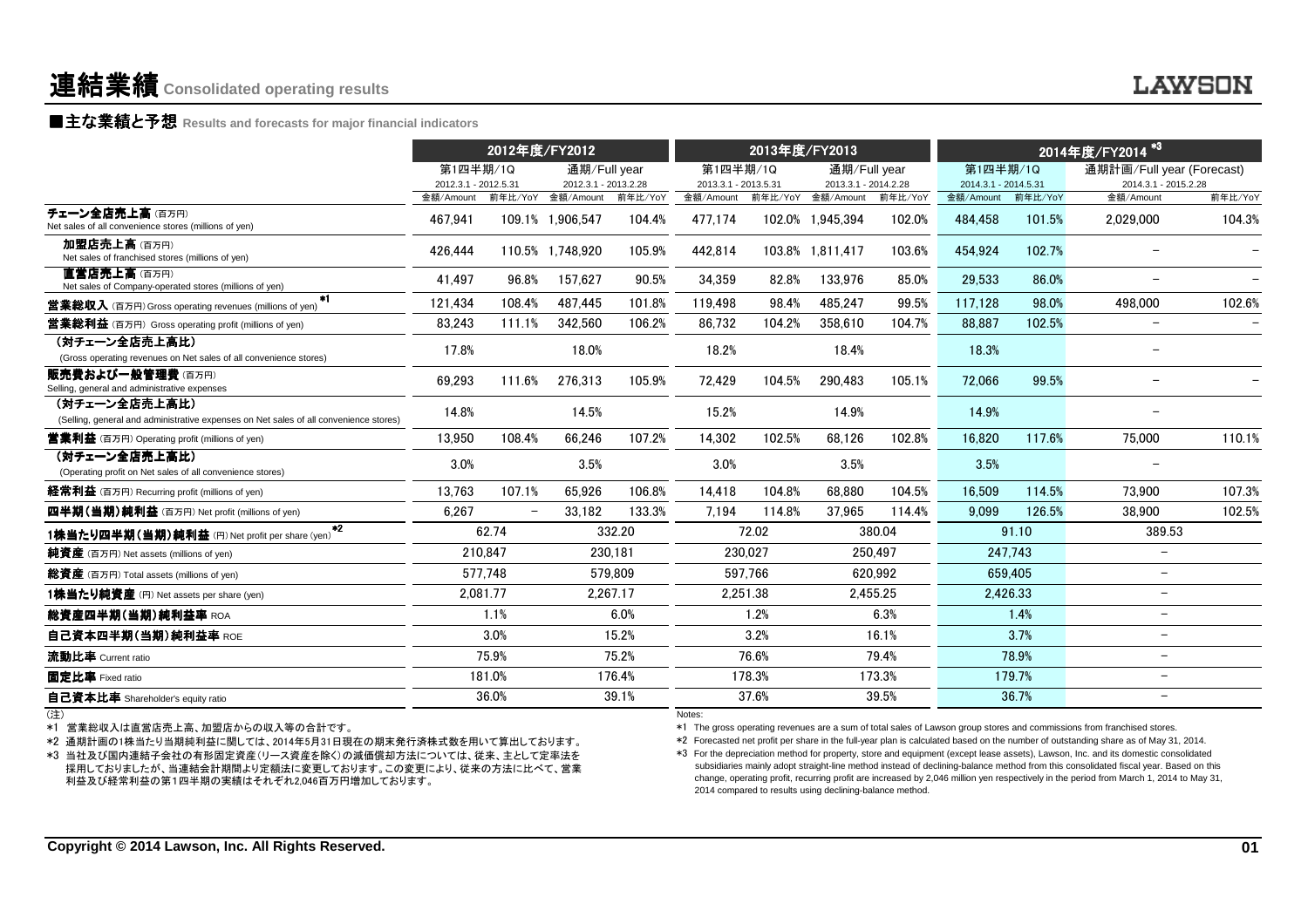### 連結業績**Consolidated operating results**

### **LAWSON**

| ■連結損益計算書 Consolidated statement of income                 |                 | 2012年度第1四半期累計期間      | 2013年度第1四半期累計期間      |         | 2014年度第1四半期累計期間      |         | 前年増減                |  |
|-----------------------------------------------------------|-----------------|----------------------|----------------------|---------|----------------------|---------|---------------------|--|
|                                                           |                 | 2012.3.1 - 2012.5.31 | 2013.3.1 - 2013.5.31 |         | 2014.3.1 - 2014.5.31 |         | Increase (Decrease) |  |
|                                                           |                 | 百万円/Millions of yen  | 百万円/Millions of yen  | 前年比/YoY | 百万円/Millions of yen  | 前年比/YoY | 百万円/Millions of yen |  |
| A 営業総収入 Gross operating revenues                          | $B + E$         | 121.434              | 119.498              | 98.4%   | 117.128              | 98.0%   | $-2,370$            |  |
| *1<br><b>B.売上高</b> Net sales                              |                 | 50.878               | 43.436               | 85.4%   | 37.457               | 86.2%   | $-5,979$            |  |
| $*2$<br>C.売上原価 Cost of goods sold                         |                 | 38.191               | 32.765               | 85.8%   | 28.240               | 86.2%   | $-4,525$            |  |
| $*3$<br>D.売上総利益 Gross profit on sales                     | $B - C$         | 12,687               | 10.670               | 84.1%   | 9.216                | 86.4%   | $-1,453$            |  |
| <b>E.営業収入</b> Operating revenues                          | $F + G$         | 70.556               | 76.061               | 107.8%  | 79.670               | 104.7%  | 3,608               |  |
| F.加盟店からの収入 Franchise commission from franchised stores    |                 | 55,724               | 58.520               | 105.0%  | 61.724               | 105.5%  | 3,204               |  |
| G.その他の営業収入 Other                                          |                 | 14,832               | 17.540               | 118.3%  | 17.945               | 102.3%  | 404                 |  |
| <b>H.営業総利益</b> Gross operating profit                     | $A - C = D + E$ | 83,243               | 86.732               | 104.2%  | 88.887               | 102.5%  | 2,154               |  |
| I.販売費及び一般管理費 Selling, general and administrative expenses |                 | 69,293               | 72.429               | 104.5%  | 72.066               | 99.5%   | $-363$              |  |
| J.営業利益 Operating profit                                   | $H - I$         | 13.950               | 14.302               | 102.5%  | 16.820               | 117.6%  | 2,518               |  |
| 営業外収益 Non-operating income                                |                 | 467                  | 740                  | 158.4%  | 537                  | 72.6%   | $-202$              |  |
| 當業外費用 Non-operating expenses                              |                 | 654                  | 624                  | 95.5%   | 848                  | 136.0%  | 224                 |  |
| 経常利益 Recurring profit                                     |                 | 13,763               | 14,418               | 104.8%  | 16,509               | 114.5%  | 2,091               |  |
| 特別利益 Extraordinary gain                                   |                 | 289                  |                      |         | 756                  |         | 756                 |  |
| 特別損失 Extraordinary loss                                   |                 | 3,048                | 2.166                | 71.1%   | 2.399                | 110.7%  | 232                 |  |
| 税金等調整前四半期純利益 Income before income taxes                   |                 | 11.003               | 12.251               | 111.3%  | 14.866               | 121.3%  | 2,615               |  |
| 法人税、住民税及び事業税 Income taxes - current                       |                 | 3,842                | 4.417                | 115.0%  | 4.314                | 97.7%   | $-103$              |  |
| 法人税等調整額 Deferred income taxes                             |                 | 910                  | 628                  | 69.0%   | 1.359                | 216.3%  | 730                 |  |
| 少数株主損益調整前四半期純利益 Income before minority interests          |                 | 6,251                | 7,205                | 115.3%  | 9,193                | 127.6%  | 1,988               |  |
| 少数株主利益 Minority interests in net profit                   |                 | $-16$                | 10                   |         | 94                   | 923.1%  | 84                  |  |
| 四半期純利益 Net profit                                         |                 | 6,267                | 7,194                | 114.8%  | 9.099                | 126.5%  | 1,904               |  |
|                                                           |                 |                      |                      |         |                      |         |                     |  |

■販売費及び一般管理費の主な明細 **Selling, general and administrative expenses**

|                                                          | 2012年度第1四半期累計期間      | 2013年度第1四半期累計期間<br>2013.3.1 - 2013.5.31                       |         | 2014年度第1四半期累計期間<br>2014.3.1 - 2014.5.31 |        | 前年増減                |
|----------------------------------------------------------|----------------------|---------------------------------------------------------------|---------|-----------------------------------------|--------|---------------------|
|                                                          | 2012.3.1 - 2012.5.31 |                                                               |         |                                         |        | Increase (Decrease) |
|                                                          | 百万円/Millions of yen  | 百万円/Millions of yen                                           | 前年比/YoY | 百万円/Millions of yen                     | 前年比YoY | 百万円/Millions of yen |
| 地代家賃 Rents                                               | 20.459               | 21.978                                                        | 107.4%  | 22.975                                  | 104.5% | 996                 |
| 人件費 Personal expenses                                    | 15.498               | 15.033                                                        | 97.0%   | 14.879                                  | 99.0%  | $-153$              |
| 動産リース料 Equipment leasing charges                         | 1.613                | 1.130                                                         | 70.1%   | 883                                     | 78.1%  | $-247$              |
| 有形固定資産減価償却費 Depreciation of property and store equipment | 7.636                | 8.726                                                         | 114.3%  | 7.522                                   | 86.2%  | $-1,203$            |
| 広告宣伝費 Advertising and promotional expenses               | 4.458                | 4.669                                                         | 104.7%  | 4.470                                   | 95.7%  | $-199$              |
| その他 Other                                                | 19.626               | 20.891                                                        | 106.4%  | 21.335                                  | 102.1% | 443                 |
| 合計 Total                                                 | 69.293               | 72.429                                                        | 104.5%  | 72.066                                  | 99.5%  | $-363$              |
| (注)                                                      |                      | Notes:                                                        |         |                                         |        |                     |
| *1「売上高」は、直営店売上高及びEコマース売上高の合計です。                          |                      | *1 Net sales of Company-owned stores and e-commerce business. |         |                                         |        |                     |
| *2「売上原価」は、商品売上原価です。                                      |                      | *2 Cost of goods sold.                                        |         |                                         |        |                     |
| *3「売上総利益」は、商品売上総利益です。                                    |                      | *3 Gross profit on goods sales.                               |         |                                         |        |                     |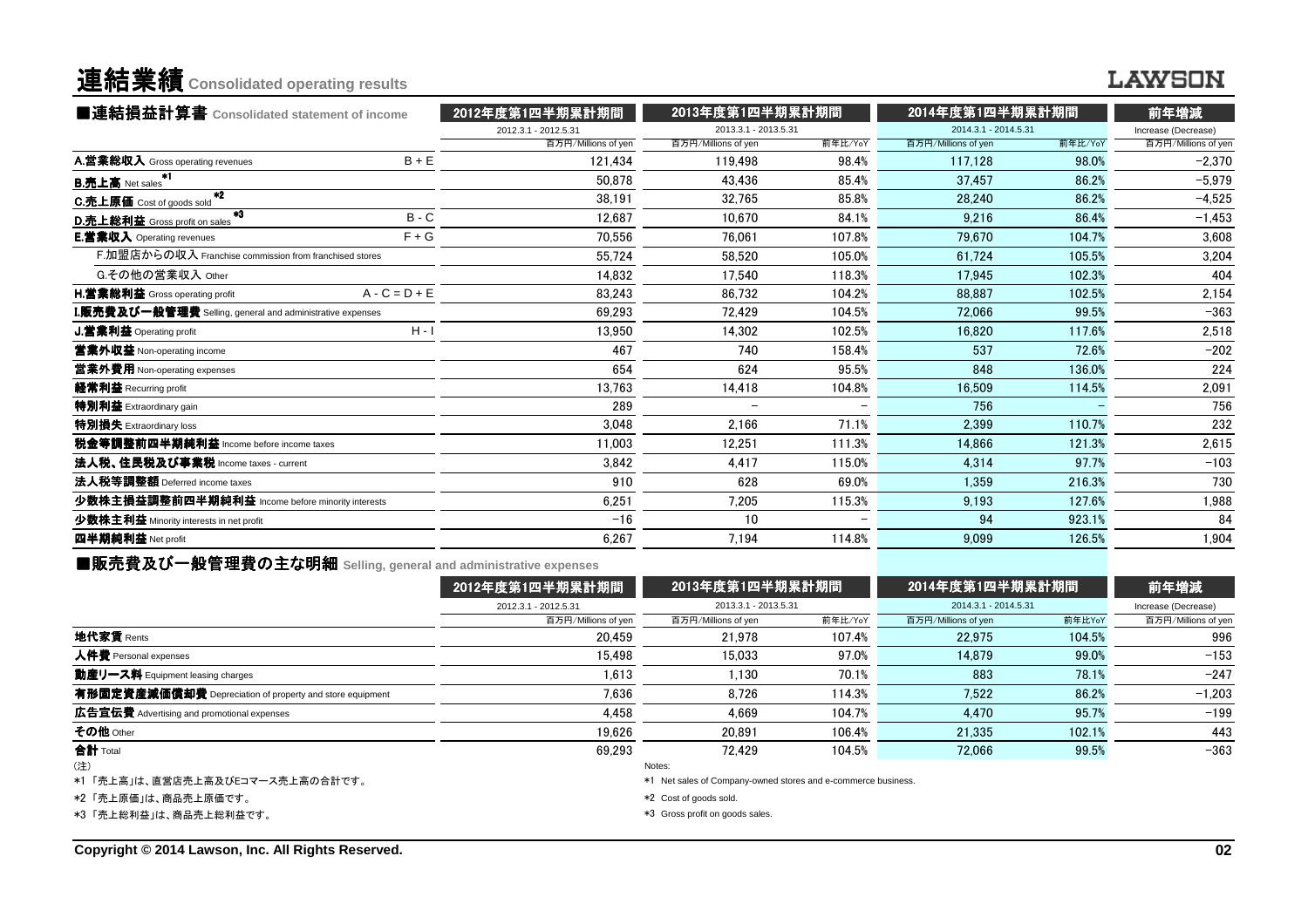## 連結業績**Consolidated operating results**

| ■投融資の状況 Capital expenditure                                 |                      | 2012年度第1四半期累計期間    2013年度第1四半期累計期間 | 2014年度第1四半期累計期間      | 前年増減                | 2014年度計画                        |
|-------------------------------------------------------------|----------------------|------------------------------------|----------------------|---------------------|---------------------------------|
|                                                             | 2012.3.1 - 2012.5.31 | 2013.3.1 - 2013.5.31               | 2014.3.1 - 2014.5.31 | Increase (Decrease) | Forecast / 2014.3.1 - 2015.2.28 |
|                                                             | 百万円/Millions of yen  | 百万円/Millions of yen                | 百万円/Millions of yen  | 百万円/Millions of yen | 百万円/Millions of yen             |
| 新店投資 New store investments                                  | 9.155                | 8.247                              | 10,595               | 2,348               | 44,500                          |
| 既存店投資 Existing store investments                            | 1.742                | 1.494                              | 4.126                | 2.631               | 14.500                          |
| システム関連投資 IT-related investments                             | 1.366                | 1.004                              | 1.196                | 191                 | 12,000                          |
| その他 Other                                                   | 553                  | 320                                | 684                  | 363                 | 1,000                           |
| 投資小計 Subtotal                                               | 12,817               | 11,066                             | 16,601               | 5,534               | 72,000                          |
| 出資•融資 Investments and advances                              | $-33$                | $-801$                             | $-5,217$             | $-4.415$            | $-4.000$                        |
| リース Leases                                                  | 5,757                | 5,355                              | 8,782                | 3,426               | 40,000                          |
| 合計 Total                                                    | 18,541               | 15,621                             | 20,166               | 4,545               | 108,000                         |
| 有形固定資産減価償却費<br>Depreciation of property and store equipment | 7,636                | 8,726                              | 7,522                | $-1,203$            | 38,000                          |
| 無形固定資産償却費 Amortization of intangible assets                 | 2.434                | 2,474                              | 2,303                | $-171$              | 9,500                           |
| 減価償却費計 Total depreciation and amortization<br>(注)           | 10.070               | 11.201                             | 9,826<br>Note:       | $-1,374$            | 47.500                          |

(注)

\* 2014年度のリース債務の返済による支出は4,929百万円です。

Note:

\* The amount of repayments of lease obligations (consolidated) is 4,929 millions of yen in FY2014.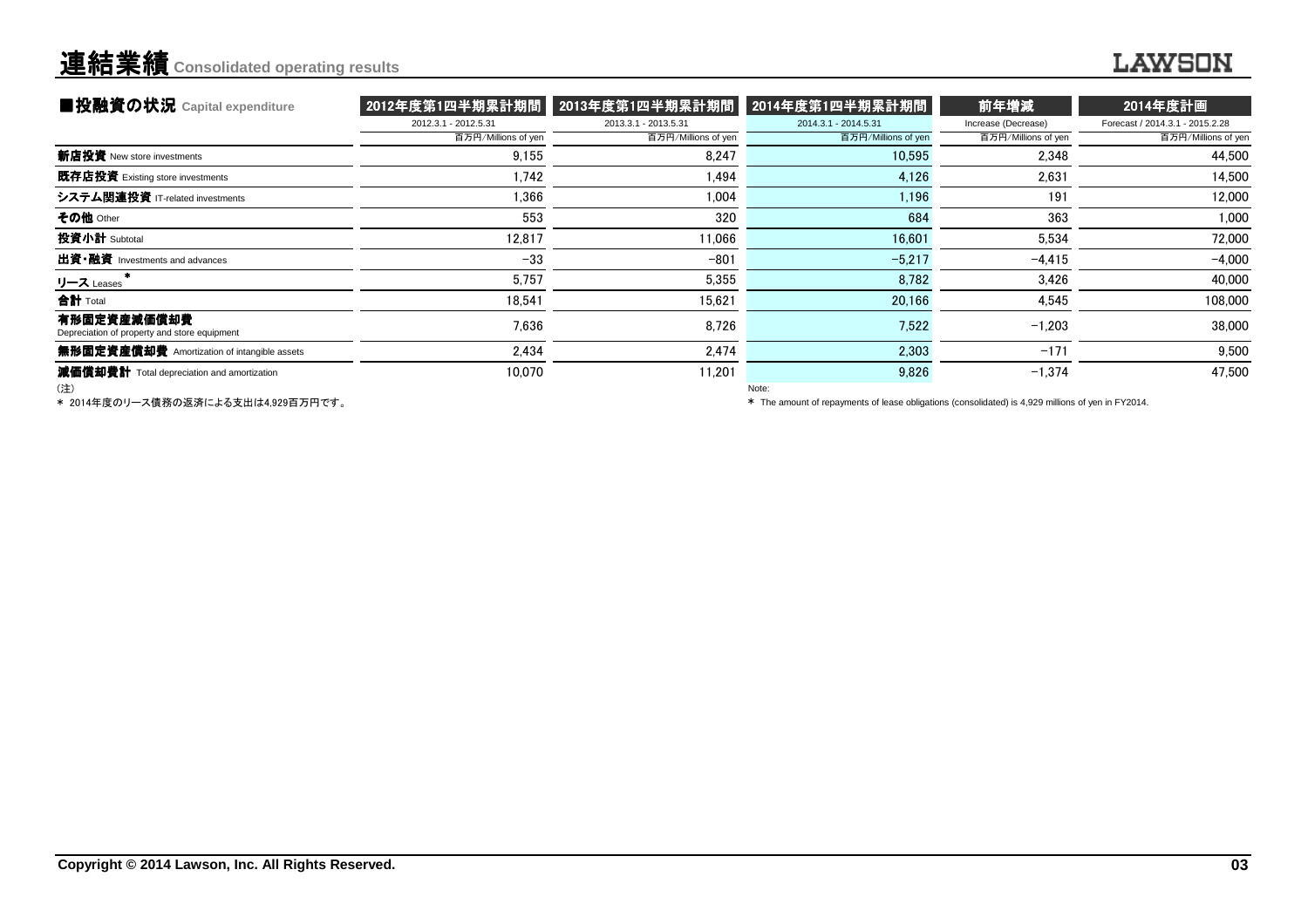#### ■連結貸借対照表 **Consolidated balance sheet**

|                                                                            | 2012年度<br>(2013年2月28日現在) | 2013年度<br>(2014年2月28日現在) | 2014年度第1四半期<br>(2014年5月31日現在) | 2013年度末からの増減                       |
|----------------------------------------------------------------------------|--------------------------|--------------------------|-------------------------------|------------------------------------|
|                                                                            | FY2012 (As of 2013.2.28) | FY2013 (As of 2014.2.28) | FY2014 (As of 2014.5.31)      | Increase (Decrease) from 2014.2.28 |
| [ 資産の部 Assets ]                                                            | 百万円/Millions of yen      | 百万円/Millions of yen      | 百万円/Millions of yen           | 百万円/Millions of yen                |
| 流動資産 Current assets                                                        | 180.296                  | 195.784                  | 224.086                       | 28,302                             |
| 現金及び預金 Cash and deposits                                                   | 84,770                   | 76,763                   | 101,643                       | 24,879                             |
| 加盟店貸勘定 Accounts receivable - due from franchised stores                    | 25.374                   | 32,186                   | 34.654                        | 2,468                              |
| 商品 Merchandise inventories                                                 | 8.963                    | 9.596                    | 9.680                         | 84                                 |
| 前払費用 Prepaid expenses                                                      | 8,793                    | 10,716                   | 11.575                        | 858                                |
| 未収入金 Accounts receivable - other                                           | 46.008                   | 54,193                   | 57.049                        | 2,856                              |
| 繰延税金資産 Deferred tax assets                                                 | 4.656                    | 4.481                    | 2.708                         | $-1,772$                           |
| その他 Other                                                                  | 3,011                    | 10,240                   | 9,066                         | $-1,174$                           |
| 貸倒引当金 Allowance for doubtful accounts                                      | $-1,281$                 | $-2,393$                 | $-2.292$                      | 101                                |
| 固定資産 Non-current assets                                                    | 399,513                  | 425,208                  | 435,318                       | 10,110                             |
| 有形固定資産 Property, plant and equipment                                       | 209,138                  | 233.436                  | 240.068                       | 6.632                              |
| ・建物及び構築物 Buildings and structures                                          | 118,372                  | 128,835                  | 133,750                       | 4,915                              |
| ・車両運搬具及び工具器具備品 Vehicles, tools, furniture and fixtures                     | 14,761                   | 12,083                   | 12,005                        | $-78$                              |
| ・リース資産 Lease assets                                                        | 65,799                   | 80,767                   | 82,266                        | 1,498                              |
| •その他 Other                                                                 | 10.205                   | 11.751                   | 12.046                        | 295                                |
| 無形固定資産 Intangible assets                                                   | 34,089                   | 28,480                   | 27.361                        | $-1,118$                           |
| 投資その他の資産 Investments and other assets                                      | 156.285                  | 163.291                  | 167.888                       | 4.597                              |
| ・長期貸付金 Long-term loans receivable                                          | 34,580                   | 33,727                   | 34.069                        | 341                                |
| ・差入保証金 Lease deposits                                                      | 86.109                   | 86.150                   | 85.895                        | $-254$                             |
| •繰延税金資産 Deferred tax assets                                                | 16,215                   | 21.627                   | 22.213                        | 585                                |
| •その他 Other                                                                 | 20.596                   | 22,751                   | 26.664                        | 3,912                              |
| •貸倒引当金 Allowance for doubtful accounts                                     | $-1,217$                 | $-965$                   | $-953$                        | 11                                 |
| 資産合計 Total Assets                                                          | 579.809                  | 620.992                  | 659.405                       | 38,412                             |
| 有形固定資産の減価償却累計額<br>Accumulated depreciation of property and store equipment | 207,651                  | 236,268                  | 240,721                       | 4,453                              |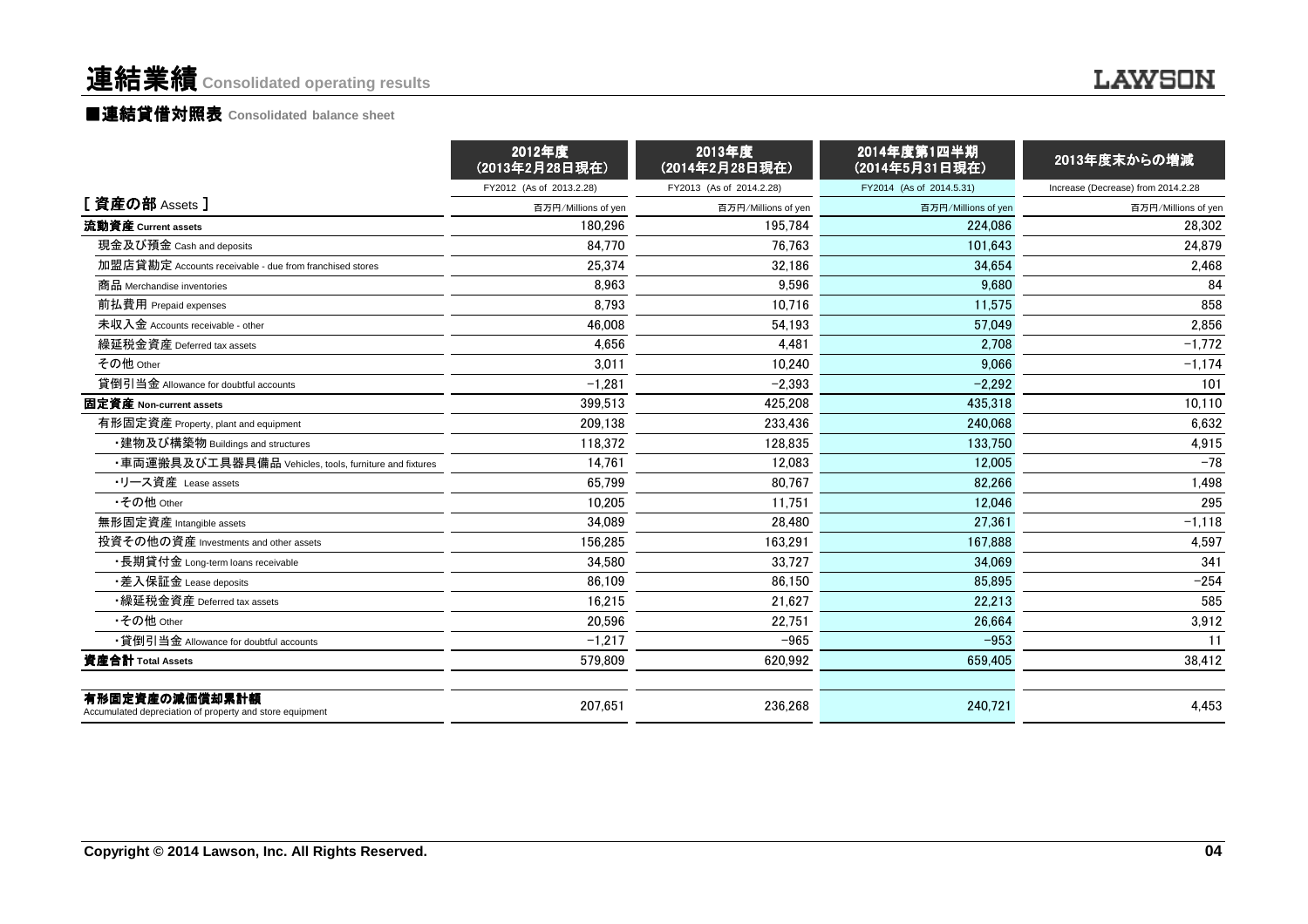|                                                                                             | 2012年度<br>(2013年2月28日現在) | 2013年度<br>(2014年2月28日現在) | 2014年度第1四半期<br>(2014年5月31日現在) | 2013年度末からの増減                       |
|---------------------------------------------------------------------------------------------|--------------------------|--------------------------|-------------------------------|------------------------------------|
|                                                                                             | FY2012 (As of 2013.2.28) | FY2013 (As of 2014.2.28) | FY2014 (As of 2014.5.31)      | Increase (Decrease) from 2014.2.28 |
| [負債の部 Liabilities]                                                                          | 百万円/Millions of yen      | 百万円/Millions of yen      | 百万円/Millions of yen           | 百万円/Millions of yen                |
| 流動負債 Current liabilities                                                                    | 239.794                  | 246,706                  | 284.113                       | 37,406                             |
| 買掛金 Accounts payable - trade                                                                | 87.187                   | 89.171                   | 104.871                       | 15,700                             |
| 加盟店借勘定 Accounts payable - due to franchised stores                                          | 1,403                    | 1,405                    | 1,470                         | 64                                 |
| リース債務 Lease obligations                                                                     | 14.489                   | 16,585                   | 17.037                        | 451                                |
| 未払金 Accounts payable-other                                                                  | 26.105                   | 29,344                   | 36,493                        | 7,149                              |
| 未払法人税等 Income taxes payable                                                                 | 14.474                   | 14,330                   | 4.345                         | $-9,984$                           |
| 預り金 Deposits payable                                                                        | 87,529                   | 87,585                   | 111,236                       | 23,651                             |
| 賞与引当金 Provision for bonuses                                                                 | 2,544                    | 2,372                    | 1.453                         | $-918$                             |
| その他 Other                                                                                   | 6,059                    | 5,912                    | 7,205                         | 1,292                              |
| 固定負債 Non-current liabilities                                                                | 109.833                  | 123,788                  | 127.549                       | 3,760                              |
| 長期リース債務 Long-term lease obligations                                                         | 47,207                   | 61,666                   | 65,967                        | 4,300                              |
| 退職給付引当金 Liability for employees' retirement benefits                                        | 9.898                    | 11.082                   | 11.323                        | 241                                |
| 役員退職慰労引当金<br>Allowance for retirement benefits to executive officers and corporate auditors | 332                      | 408                      | 373                           | $-35$                              |
| 長期預り保証金 Long-term guarantee deposits                                                        | 34,804                   | 32,252                   | 31,492                        | $-760$                             |
| 資産除去債務 Asset retirement obligations                                                         | 16.682                   | 17,874                   | 17.949                        | 74                                 |
| その他 Other                                                                                   | 907                      | 502                      | 443                           | $-59$                              |
| 負債合計 Total liabilities                                                                      | 349.627                  | 370,494                  | 411.662                       | 41,167                             |
| [ 純資産の部 Net assets ]                                                                        |                          |                          |                               |                                    |
| 株主資本 Shareholders' equity                                                                   | 225,785                  | 242,832                  | 240,049                       | $-2,783$                           |
| 資本金 Common stock                                                                            | 58.506                   | 58,506                   | 58,506                        |                                    |
| 資本剰余金 Additional paid-in capital                                                            | 47,718                   | 47,741                   | 47,741                        | $\mathbf 0$                        |
| 利益剰余金 Retained earnings                                                                     | 121,154                  | 138.141                  | 135,642                       | $-2,498$                           |
| 自己株式 Treasury stock                                                                         | $-1,593$                 | $-1,556$                 | $-1,840$                      | $-284$                             |
| その他の包括利益累計額 Accumulated other comprehensive income                                          | 690                      | 2,456                    | 2.252                         | $-204$                             |
| その他有価証券評価差額金<br>Net unrealized gain (loss) on available-for-sale securities                 | 78                       | $-93$                    | $-136$                        | $-43$                              |
| 土地再評価差額金 Revaluation reserve for land                                                       | $-567$                   | $-567$                   | $-567$                        |                                    |
| 為替換算調整勘定 Foreign currency translation adjustments                                           | 1,179                    | 3,118                    | 2.957                         | $-161$                             |
| 新株予約権 Subscription rights to shares                                                         | 427                      | 557                      | 687                           | 130                                |
| 少数株主持分 Minority interests                                                                   | 3,279                    | 4,650                    | 4,752                         | 101                                |
| 純資産合計 Net assets                                                                            | 230,181                  | 250,497                  | 247,743                       | $-2,754$                           |
| 負債純資産合計 Liabilities and net assets                                                          | 579,809                  | 620,992                  | 659,405                       | 38,412                             |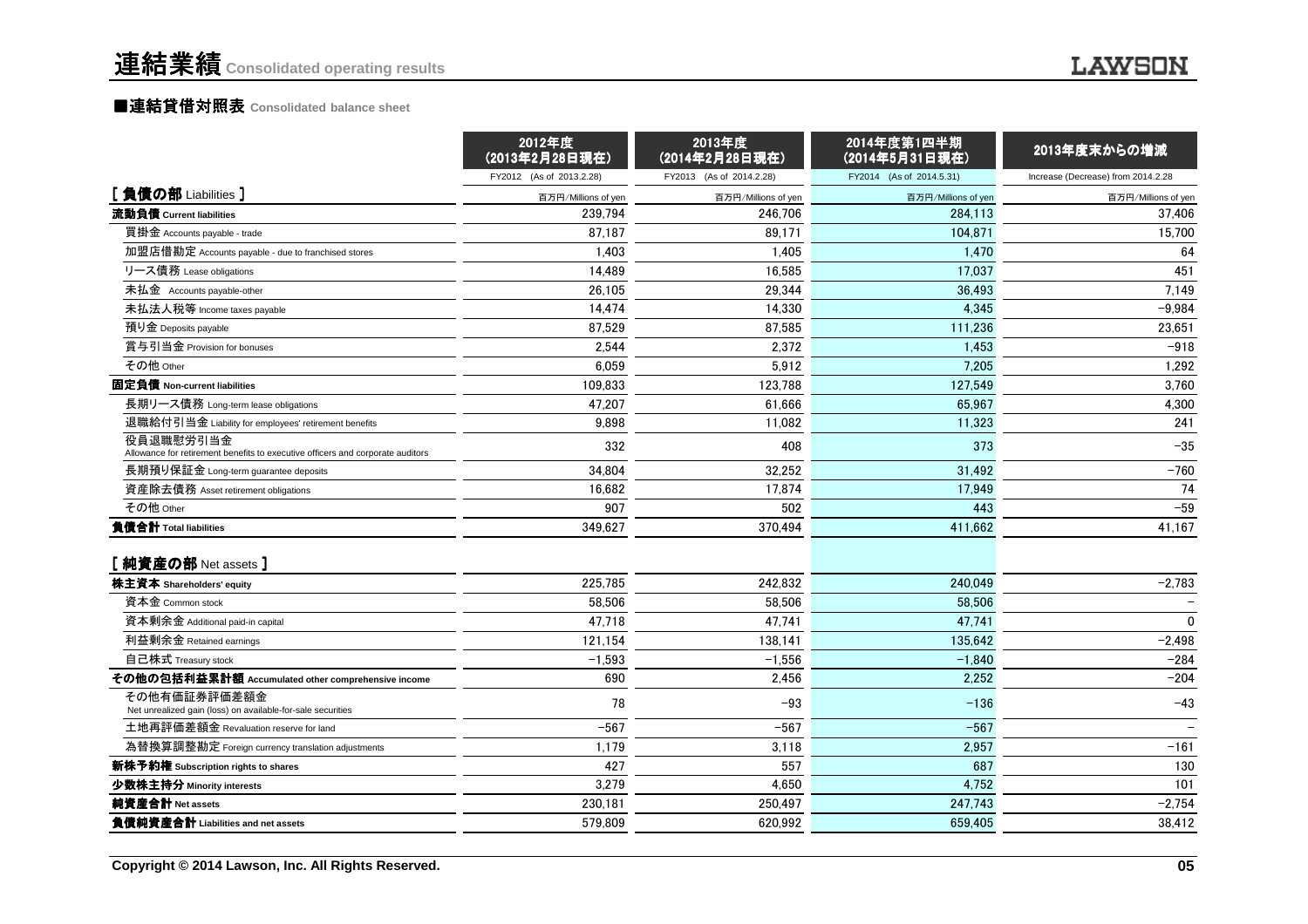### **■連結キャッシュ・フロー計算書** Consolidated statement of cash flows<br>————————————————————

|                                                                                | 2012年度第1四半期累計期間      | 2013年度第1四半期累計期間      | 2014年度第1四半期累計期間      | 前年増減                |
|--------------------------------------------------------------------------------|----------------------|----------------------|----------------------|---------------------|
| I.営業活動によるキャッシュ・フロー                                                             | 2012.3.1 - 2012.5.31 | 2013.3.1 - 2013.5.31 | 2014.3.1 - 2014.5.31 | Increase (Decrease) |
| I. Net cash provided by (used in) operating activities                         | 百万円/Millions of yen  | 百万円/Millions of yen  | 百万円/Millions of yen  | 百万円/Millions of yen |
| 税金等調整前四半期純利益 Income before income taxes                                        | 11,003               | 12.251               | 14,866               | 2,615               |
| 減価償却費 Depreciation and amortization                                            | 10,070               | 11,201               | 9,826                | $-1,374$            |
| 減損損失 Impairment loss                                                           | 2,562                | 1.545                | 1,897                | 351                 |
| 売上債権の増減額(マイナスは増加)<br>Decrease (increase) in notes and accounts receivable      | $-2.054$             | $-2.242$             | $-2.673$             | $-430$              |
| 仕入債務の増減額(マイナスは減少)<br>Increase (decrease) in notes and accounts payable         | 9,577                | 10,194               | 15,984               | 5,789               |
| 未払金の増減額(マイナスは減少) Increase (decrease) in accounts payable - other               | $-136$               | 1.466                | 6.438                | 4,972               |
| 預り金の増減額(マイナスは減少) Increase (decrease) in deposits payable                       | 49.150               | 12,771               | 23,610               | 10,839              |
| 法人税等の支払額 Income taxes paid                                                     | $-14,494$            | $-13,577$            | $-13,571$            | 6                   |
| その他 Other - net                                                                | $-2,558$             | $-3.671$             | $-4.042$             | $-371$              |
| 営業活動によるキャッシュ・フロー Net cash provided by (used in) operating activities           | 63.121               | 29.938               | 52.337               | 22.398              |
| Ⅱ.投資活動によるキャッシュ・フロー<br>II. Net cash provided by (used in) investing activities  |                      |                      |                      |                     |
| 定期預金の預入による支出 Payments into time deposits                                       | $-11,900$            |                      |                      |                     |
| 定期預金の払戻による収入 Proceeds from withdrawal of time deposits                         | 10.100               | 12.000               |                      | $-12,000$           |
| 関係会社株式の取得による支出 Increase in advances to associated company                      | $-605$               | $-1.285$             | $-118$               | 1,167               |
| 有形固定資産の取得による支出 Purchase of property, plant and equipment                       | $-9.883$             | $-8,171$             | $-11,520$            | $-3,349$            |
| 無形固定資産の取得による支出 Purchase of intangible assets                                   | $-1,237$             | $-869$               | $-1,141$             | $-271$              |
| 差入保証金の増減額(純額) Increase(decrease) in lease deposit - net                        | $-551$               | $-226$               | $-485$               | $-259$              |
| その他 Other - net                                                                | $-507$               | 287                  | 1.881                | 1.593               |
| 投資活動によるキャッシュ・フロー Net cash provided by (used in) investing activities           | $-14,584$            | 1.734                | $-11,384$            | $-13,119$           |
| Ⅲ.財務活動によるキャッシュ・フロー<br>III. Net cash provided by (used in) financing activities |                      |                      |                      |                     |
| 短期借入金の純増減額 Net increase (decrease) in short-term loans payable                 | 638                  |                      | 310                  | 310                 |
| リース債務の返済による支出 Repayments of lease obligations                                  | $-3.134$             | $-3.941$             | $-4.929$             | $-987$              |
| 配当金の支払額 Cash dividends paid                                                    | $-9,289$             | $-9,989$             | $-10,989$            | $-1,000$            |
| その他 Other - net                                                                | -6                   | $-26$                | $-243$               | $-217$              |
| 財務活動によるキャッシュ・フロー Net cash provided by (used in) financing activities           | $-11,792$            | $-13,957$            | $-15,851$            | $-1,894$            |
| IV.現金及び現金同等物の期末残高<br>IV. Cash and cash equivalents at end of period            | 110,453              | 91,314               | 93,639               | 2,324               |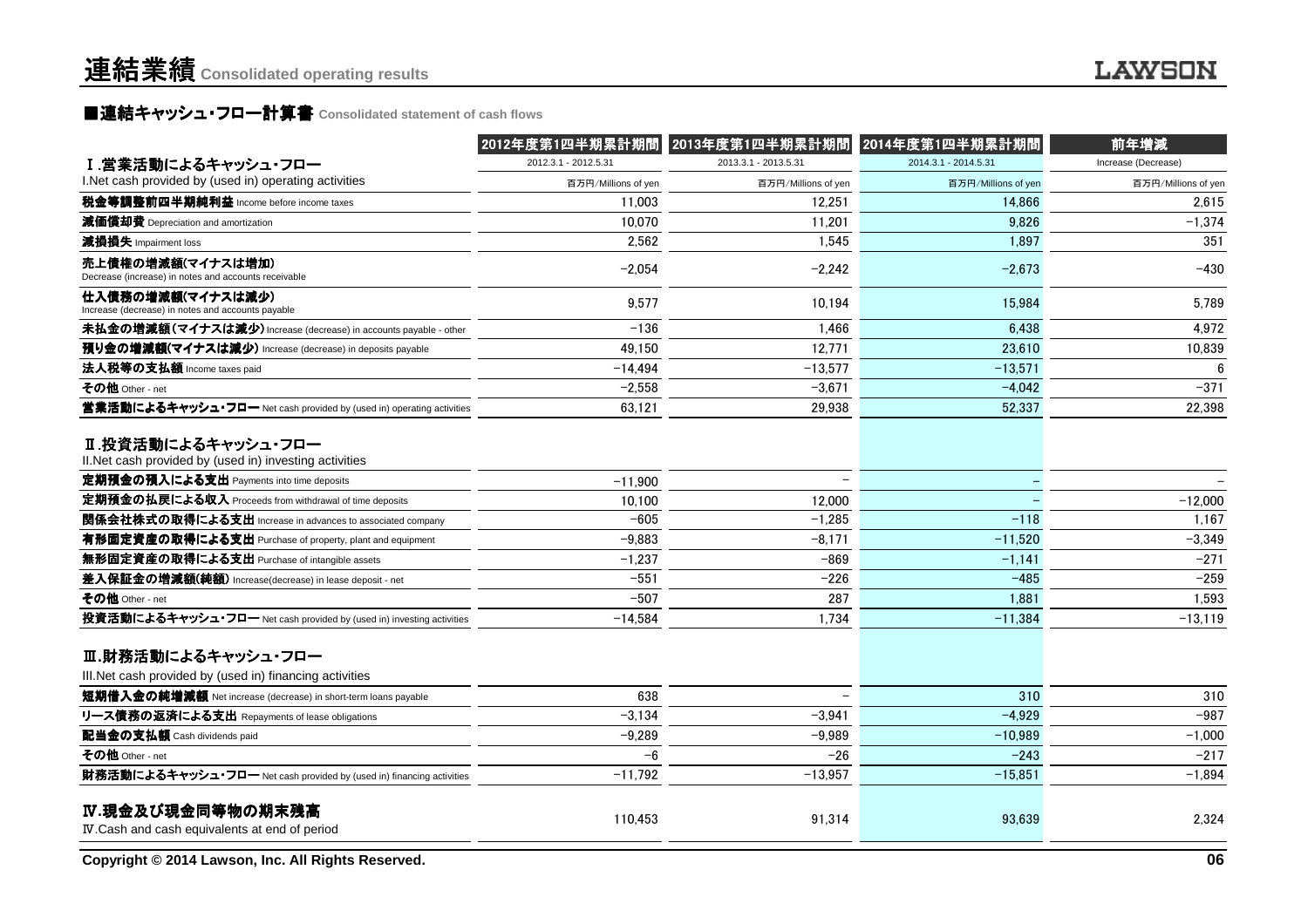#### ■関係会社の状況 **Subsidiaries and equity method affiliates**

#### **LAWSON**

| 1.連結子会社                        | (株)ローソンマート               |                                                                                                                                      | <u>ˈ上海華聯羅</u> 森有限公司,          |                                                                                            |                               | 重慶羅森便利店有限公司                                                                                 |        |                        |                               |  |
|--------------------------------|--------------------------|--------------------------------------------------------------------------------------------------------------------------------------|-------------------------------|--------------------------------------------------------------------------------------------|-------------------------------|---------------------------------------------------------------------------------------------|--------|------------------------|-------------------------------|--|
| 1. Consolidated subsidiaries   |                          | Lawson Mart, Inc.                                                                                                                    |                               |                                                                                            | Shanghai Hualian Lawson, Inc. |                                                                                             |        | Chongqing Lawson, Inc. |                               |  |
| 設立日 Date of establishment      |                          | 2013年11月 2013.11                                                                                                                     |                               |                                                                                            | 1996年2月 1996.2                |                                                                                             |        | 2010年4月 2010.4         |                               |  |
| 決算月 Fiscal year end            |                          | $2月$ February                                                                                                                        |                               |                                                                                            | $12$ 月 December               |                                                                                             |        | $12月$ December         |                               |  |
| 出資比率 Share                     |                          | 100.0%                                                                                                                               |                               | 94.0%                                                                                      |                               |                                                                                             | 100.0% |                        |                               |  |
| 事業内容 Business activities       |                          | 「ローソンマート」「ローソンストア100」の店舗運営<br>及び指導並びに商品関連事業<br>Store operation and merchandising function of<br>"LAWSON MART" and "LAWSON STORE100". |                               | 中国上海市におけるコンビニエンスストア事業<br>Lawson's chain-store development and operation in Shanghai, China |                               | 中国重慶市におけるコンビニエンスストア事業<br>Lawson's chain-store development and operation in Chongqing, China |        |                        |                               |  |
| 他出資者 Other shareholders        |                          |                                                                                                                                      |                               | - 百聯集団有限公司 BAILIAN (GROUP) CO., LTD.                                                       |                               | 6.0%                                                                                        |        |                        |                               |  |
|                                | 2013.5                   | 2014.2                                                                                                                               | 2014.5<br>百万円/Millions of yen | 2013.3                                                                                     | 2013.12                       | 2014.3<br>百万円/Millions of yen                                                               | 2013.3 | 2013.12                | 2014.3<br>百万円/Millions of yen |  |
| チェーン全店売上高 Total net sales      |                          | 6.024                                                                                                                                | 19.487                        | 230                                                                                        | 1.169                         | 197                                                                                         | 299    | 1.770                  | 554                           |  |
| 営業総収入 Total operating revenues |                          | 6.667                                                                                                                                | 20.531                        | 110                                                                                        | 1.289                         | 125                                                                                         | 308    | 1.843                  | 595                           |  |
| 営業利益 Operating profit          |                          | 99                                                                                                                                   | $-637$                        | $-224$                                                                                     | $-404$                        | $-221$                                                                                      | $-145$ | $-840$                 | $-189$                        |  |
| 経常利益 Recurring profit          |                          | 98                                                                                                                                   | $-632$                        | $-245$                                                                                     | $-476$                        | $-223$                                                                                      | $-142$ | $-823$                 | $-184$                        |  |
| 当期純利益 Net profit               | $\overline{\phantom{a}}$ | 51                                                                                                                                   | $-402$                        | $-269$                                                                                     | $-1.568$                      | $-260$                                                                                      | $-91$  | $-832$                 | $-184$                        |  |

|                                | 大連羅森便利店有限公司             |                                                                                           |                     | Saha Lawson, Co., Ltd.                                                         |                                       |                     |  |
|--------------------------------|-------------------------|-------------------------------------------------------------------------------------------|---------------------|--------------------------------------------------------------------------------|---------------------------------------|---------------------|--|
|                                |                         | Dalian Lawson, Inc.                                                                       |                     |                                                                                |                                       |                     |  |
| 設立日 Date of establishment      |                         | 2011年9月 2011.9                                                                            |                     | 2012年11月 2012.11                                                               |                                       |                     |  |
| 決算月 Fiscal year end            |                         | $12$ 月 December                                                                           |                     |                                                                                | 12月 December                          |                     |  |
| 出資比率 Share                     |                         | 98.3%                                                                                     |                     |                                                                                | 49.0%                                 |                     |  |
| 事業内容 Business activities       |                         | 中国大連市におけるコンビニエンスストア事業<br>Lawson's chain-store development and operation in Dailian, China |                     | タイにおけるコンビニエンスストア事業<br>Operating stores "LAWSON 108" and "108 SHOP" in Thailand |                                       |                     |  |
| 他出資者 Other shareholders        | 大連亜恵快餐有限公司 ACASYA. INC. |                                                                                           | 1.7%                | Saha Pathanapibul Plc. Co., Ltd.                                               | 20.0%                                 |                     |  |
|                                |                         |                                                                                           | -                   | Sahapattana Inter Holding Plc. Co., Ltd.                                       | 9.0%                                  |                     |  |
|                                |                         |                                                                                           |                     |                                                                                | - I.C.C. International Plc. Co., Ltd. | 9.0%                |  |
|                                |                         |                                                                                           |                     | - Thai Presidence Food Plc. Co., Ltd.                                          |                                       | 9.0%                |  |
|                                |                         |                                                                                           | $\qquad \qquad -$   | Others                                                                         |                                       | 4.0%                |  |
|                                | 2013.3                  | 2013.12                                                                                   | 2014.3              | 2013.3                                                                         | 2013.12                               | 2014.3              |  |
|                                |                         |                                                                                           | 百万円/Millions of yen |                                                                                |                                       | 百万円/Millions of yer |  |
| チェーン全店売上高 Total net sales      | 68                      | 514                                                                                       | 148                 | -                                                                              | 5.820                                 | 1.579               |  |
| 営業総収入 Total operating revenues | 69                      | 515                                                                                       | 150                 | -                                                                              | 5.959                                 | 1,622               |  |
| 営業利益 Operating profit          | $-48$                   | $-226$                                                                                    | $-62$               | -                                                                              | $-338$                                | $-163$              |  |
| 経常利益 Recurring profit          | $-58$                   | $-204$                                                                                    | $-61$               | -                                                                              | $-308$                                | $-251$              |  |
| 当期純利益 Net profit               | $-59$                   | $-210$                                                                                    | $-61$               | ۰                                                                              | $-524$                                | $-241$              |  |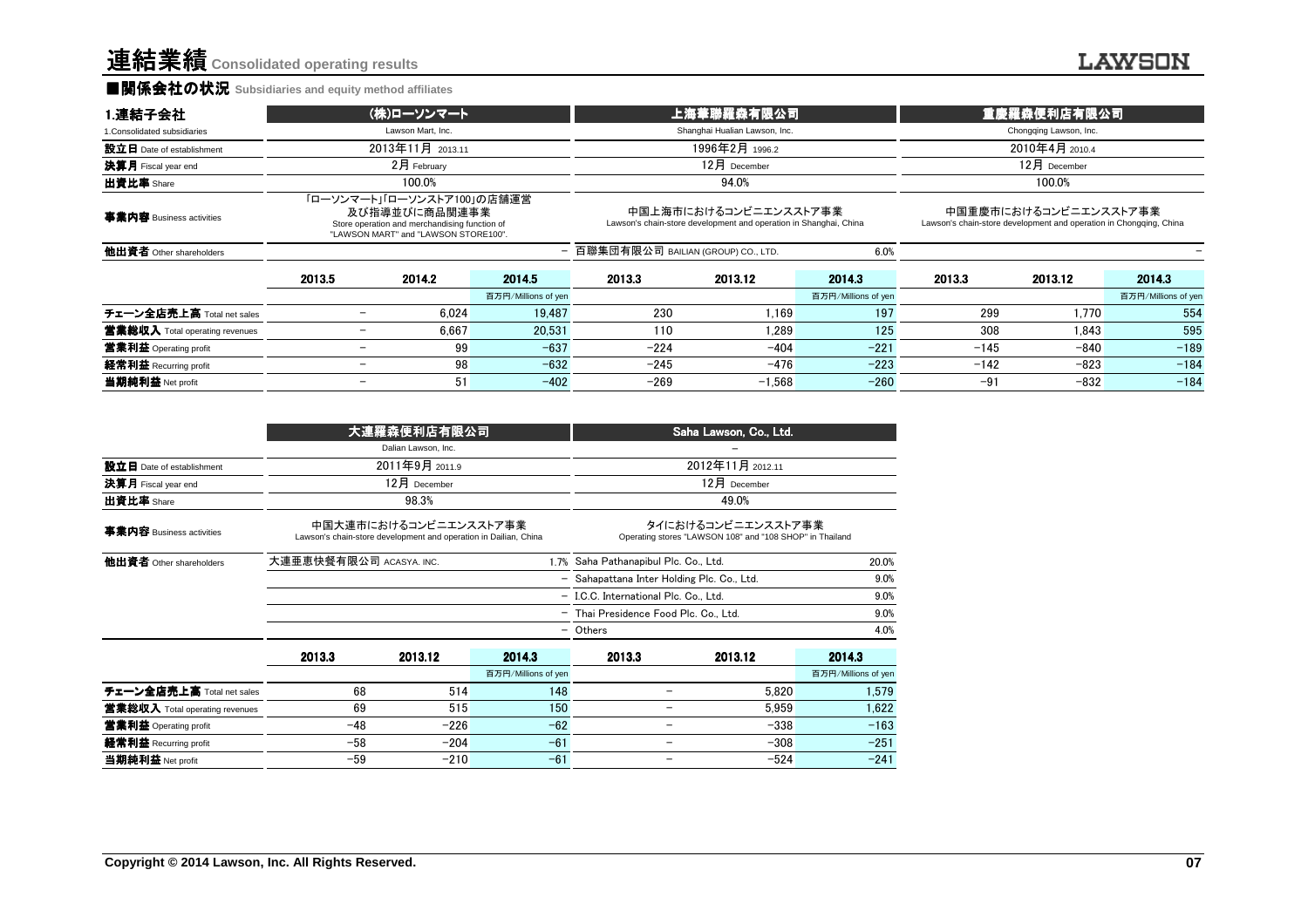#### **■関係会社の状況 Subsidiaries and equity method affiliates**

|                                                                                                            |             |                |                                                      |                                                                                 |                                                                                                                                                                               | Smart Kitchen, Inc.            |                   |                           |
|------------------------------------------------------------------------------------------------------------|-------------|----------------|------------------------------------------------------|---------------------------------------------------------------------------------|-------------------------------------------------------------------------------------------------------------------------------------------------------------------------------|--------------------------------|-------------------|---------------------------|
|                                                                                                            |             |                |                                                      | 2001年5月 2001.5                                                                  |                                                                                                                                                                               | 2012年6月 2012.6                 |                   |                           |
|                                                                                                            | 2月 February |                |                                                      | 2月 February                                                                     |                                                                                                                                                                               |                                | $2月$ February     |                           |
|                                                                                                            | 100.0%      |                |                                                      | 76.5%                                                                           |                                                                                                                                                                               |                                | 100.0%            |                           |
| チケット販売・情報提供サービス業、音楽・映像ソフトの販売<br>Ticket sales, e-commerce, advertising sales and other marketing activities |             |                | 現金自動預入払出機の運営<br>Operation of ATMs                    |                                                                                 |                                                                                                                                                                               |                                | Foods EC business |                           |
|                                                                                                            |             |                |                                                      |                                                                                 | 23.2%                                                                                                                                                                         |                                |                   |                           |
|                                                                                                            |             |                |                                                      |                                                                                 |                                                                                                                                                                               |                                |                   |                           |
|                                                                                                            |             |                |                                                      |                                                                                 | 0.1%                                                                                                                                                                          |                                |                   |                           |
|                                                                                                            |             |                | 0.1%                                                 |                                                                                 |                                                                                                                                                                               |                                |                   |                           |
| 2013.5                                                                                                     | 2014.2      | 2014.5         | 2013.5                                               | 2014.2                                                                          | 2014.5                                                                                                                                                                        | 2013.5                         | 2014.2            | 2014.5                    |
|                                                                                                            |             |                |                                                      |                                                                                 | 百万円/Millions of yen                                                                                                                                                           |                                |                   | 百万円/Millions of yen       |
| 12.054                                                                                                     | 45,313      |                | 6.068                                                | 24,188                                                                          | 5,840                                                                                                                                                                         | 142                            | 726               | 243                       |
| 669                                                                                                        | 2.818       | 618            | 1.446                                                | 6.089                                                                           | 1.523                                                                                                                                                                         | $-393$                         | $-1.489$          | $-249$                    |
| 652                                                                                                        | 2.805       | 621            | 1.414                                                | 5.954                                                                           | 1,493                                                                                                                                                                         | $-393$                         | $-1.499$          | $-247$                    |
| 593                                                                                                        | 2,450       |                | 876                                                  | 3,689                                                                           | 924                                                                                                                                                                           | $-393$                         | $-1,519$          | $-247$                    |
|                                                                                                            |             |                |                                                      |                                                                                 | 台数/Unit                                                                                                                                                                       |                                |                   |                           |
|                                                                                                            |             |                | 9.795                                                | 10.118                                                                          | 10,313                                                                                                                                                                        |                                |                   |                           |
|                                                                                                            |             | 1992年7月 1992.7 | (株)ローソンHMVエンタテイメント<br>Lawson HMV Entertainment, Inc. | 百万円/Millions of yen<br>10.475<br>562<br><b>ATM設置台数 Number of ATMs installed</b> | Lawson ATM Networks, Inc.<br>- 銀行(40行) Bank (40 companies)<br>- セコム株式会社 SECOM Co., ltd.<br>- 沖電気工業株式会社 Oki Electric Industry Co., ltd.<br>- 日本通運株式会社 NIPPON EXPRESS Co., ltd. | (株)ローソン・エイティエム・ネットワークス<br>0.1% |                   | (株)スマートキッチン<br>食品·食材のEC事業 |

|                                |                                                                         | (株)ベストプラクティス |                     |  |  |  |  |
|--------------------------------|-------------------------------------------------------------------------|--------------|---------------------|--|--|--|--|
|                                | BestPractice, Inc.                                                      |              |                     |  |  |  |  |
| 設立日 Date of establishment      | 2004年3月 2004.3                                                          |              |                     |  |  |  |  |
| 決算月 Fiscal year end            |                                                                         | 2月 Februarv  |                     |  |  |  |  |
| 出資比率 Share                     |                                                                         | 100.0%       |                     |  |  |  |  |
| 事業内容 Business activities       | 店舗の経営の実熊調査・分析業務<br>On-site inspections and analysis of store management |              |                     |  |  |  |  |
| 他出資者 Other shareholders        |                                                                         |              |                     |  |  |  |  |
|                                | 2013.5                                                                  | 2014.2       | 2014.5              |  |  |  |  |
|                                |                                                                         |              | 百万円/Millions of yen |  |  |  |  |
| 営業総収入 Total operating revenues | 264                                                                     | 1.079        | 285                 |  |  |  |  |
| 営業利益 Operating profit          | 33                                                                      | 180          | 64                  |  |  |  |  |
| 経常利益 Recurring profit          | 33                                                                      | 180          | 64                  |  |  |  |  |
| 当期純利益 Net profit               | 28                                                                      | 98           | 59                  |  |  |  |  |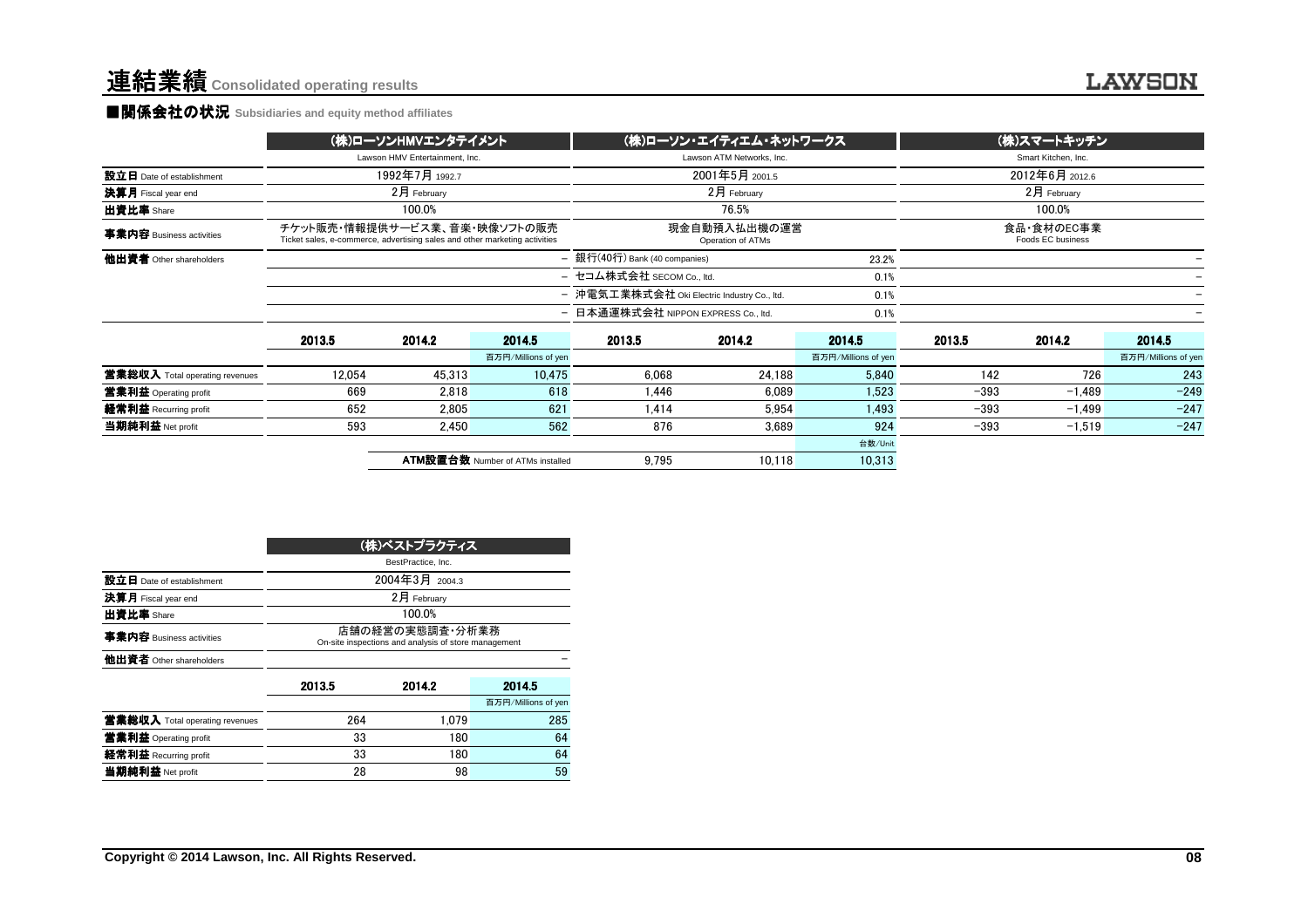### **LAWSON**

#### **■関係会社の状況** Subsidiaries and equity method affiliates

|                           |                                                                             | (株)SCI      |                     |  |  |  |  |  |
|---------------------------|-----------------------------------------------------------------------------|-------------|---------------------|--|--|--|--|--|
|                           | SCI, Inc.                                                                   |             |                     |  |  |  |  |  |
| 設立日 Date of establishment | 2012年7月 2012.7                                                              |             |                     |  |  |  |  |  |
| 決算月 Fiscal year end       |                                                                             | 2月 February |                     |  |  |  |  |  |
| 出資比率 Share                |                                                                             | 100.0%      |                     |  |  |  |  |  |
| 事業内容 Business activities  | SCM機能子会社<br>Serving supply chain management of convenience store businesses |             |                     |  |  |  |  |  |
| 他出資者 Other shareholders   |                                                                             |             |                     |  |  |  |  |  |
|                           | 2013.5                                                                      | 2014.2      | 2014.5              |  |  |  |  |  |
|                           |                                                                             |             | 百万円/Millions of yen |  |  |  |  |  |
| 取扱高 Gross sales           | 18.067                                                                      | 74.460      | 19.481              |  |  |  |  |  |
| 営業利益 Operating profit     | 17                                                                          | 509         | 9                   |  |  |  |  |  |
| 経常利益 Recurring profit     | 17                                                                          | 509         | 9                   |  |  |  |  |  |
| 当期純利益 Net profit          | 5                                                                           | 300         | 9                   |  |  |  |  |  |

| 出資比率 Share                     |                                                                 | 100.0%                                                                           |                     |                                                                                     |                                  |                                     |                                                                                           |                     |
|--------------------------------|-----------------------------------------------------------------|----------------------------------------------------------------------------------|---------------------|-------------------------------------------------------------------------------------|----------------------------------|-------------------------------------|-------------------------------------------------------------------------------------------|---------------------|
| 事業内容 Business activities       | Serving supply chain management of convenience store businesses | SCM機能子会社                                                                         |                     |                                                                                     |                                  |                                     |                                                                                           |                     |
| 他出資者 Other shareholders        |                                                                 |                                                                                  |                     |                                                                                     |                                  |                                     |                                                                                           |                     |
|                                | 2013.5                                                          | 2014.2                                                                           | 2014.5              |                                                                                     |                                  |                                     |                                                                                           |                     |
|                                |                                                                 |                                                                                  | 百万円/Millions of yen |                                                                                     |                                  |                                     |                                                                                           |                     |
| 取扱高 Gross sales                | 18.067                                                          | 74.460                                                                           | 19,481              |                                                                                     |                                  |                                     |                                                                                           |                     |
| 営業利益 Operating profit          | 17                                                              | 509                                                                              |                     |                                                                                     |                                  |                                     |                                                                                           |                     |
| 経常利益 Recurring profit          | 17                                                              | 509                                                                              |                     |                                                                                     |                                  |                                     |                                                                                           |                     |
| 当期純利益 Net profit               | 5                                                               | 300                                                                              | 9                   |                                                                                     |                                  |                                     |                                                                                           |                     |
|                                |                                                                 |                                                                                  |                     |                                                                                     |                                  |                                     |                                                                                           |                     |
| 2.持分法適用関連会社                    |                                                                 | (株)ローソン沖縄                                                                        |                     | (株)ローソン南九州                                                                          |                                  |                                     | PT MIDI UTAMA INDONESIA Tbk                                                               |                     |
|                                | Lawson Okinawa, Inc.                                            |                                                                                  |                     |                                                                                     |                                  |                                     |                                                                                           |                     |
| 2. Equity method affiliates    |                                                                 |                                                                                  |                     | Lawson Minamikyushu, Inc.                                                           |                                  |                                     |                                                                                           |                     |
| 設立日 Date of establishment      |                                                                 | 2009年10月 2009.10                                                                 |                     | 2013年5月 2013.5                                                                      |                                  |                                     | 2007年6月 2007.6                                                                            |                     |
| 決算月 Fiscal year end            |                                                                 | 2月 February                                                                      |                     | 2月 February                                                                         |                                  |                                     | 12月 December                                                                              |                     |
| 出資比率 Share                     |                                                                 | 49.0%                                                                            |                     | 49.0%                                                                               |                                  |                                     | 30.0%                                                                                     |                     |
| 事業内容 Business activities       |                                                                 | 沖縄県におけるコンビニエンスストア事業<br>Lawson's chain-store development and operation in Okinawa |                     | 鹿児島県におけるコンビニエンスストア事業<br>Lawson's chain-store development and operation in Kagoshima |                                  |                                     | インドネシアにおける小型スーパーマーケット事業<br>Business activities general trading in minimarket in Indonesia |                     |
| 他出資者 Other shareholders        | 株式会社サンエー SAN-A CO., LTD.                                        |                                                                                  | 51.0%               | 南国殖産株式会社 Nangoku Corporation Co., Ltd.                                              |                                  | 51.0% PT Sumber Alfaria Trijaya Tbk |                                                                                           | 56.7%               |
|                                |                                                                 |                                                                                  | L.                  |                                                                                     |                                  | - Rullyanto                         |                                                                                           | 0.4%                |
|                                |                                                                 |                                                                                  |                     |                                                                                     |                                  | - Others                            |                                                                                           | 12.9%               |
|                                | 2013.5                                                          | 2014.2                                                                           | 2014.5              | 2013.5<br>2014.2                                                                    | 2014.5                           | 2013.3                              | 2013.12                                                                                   | 2014.3              |
|                                |                                                                 |                                                                                  | 百万円/Millions of yen |                                                                                     | 百万円/Millions of yen              |                                     |                                                                                           | 百万円/Millions of yen |
| 営業総収入 Total operating revenues | 966                                                             | 4,199                                                                            | 1,096               | $\overline{\phantom{0}}$                                                            | 906<br>$\overline{\phantom{0}}$  | 10.593                              | 42.886                                                                                    | 11,688              |
| 営業利益 Operating profit          | 228                                                             | 1.051                                                                            | 280                 | $\overline{\phantom{0}}$                                                            | $-9$<br>$\overline{\phantom{0}}$ | 168                                 | 1,265                                                                                     | 237                 |
| 経常利益 Recurring profit          | 230                                                             | 1.058                                                                            | 282                 | $\overline{\phantom{a}}$                                                            | $-10$<br>$\overline{a}$          | -5                                  | 656                                                                                       | 66                  |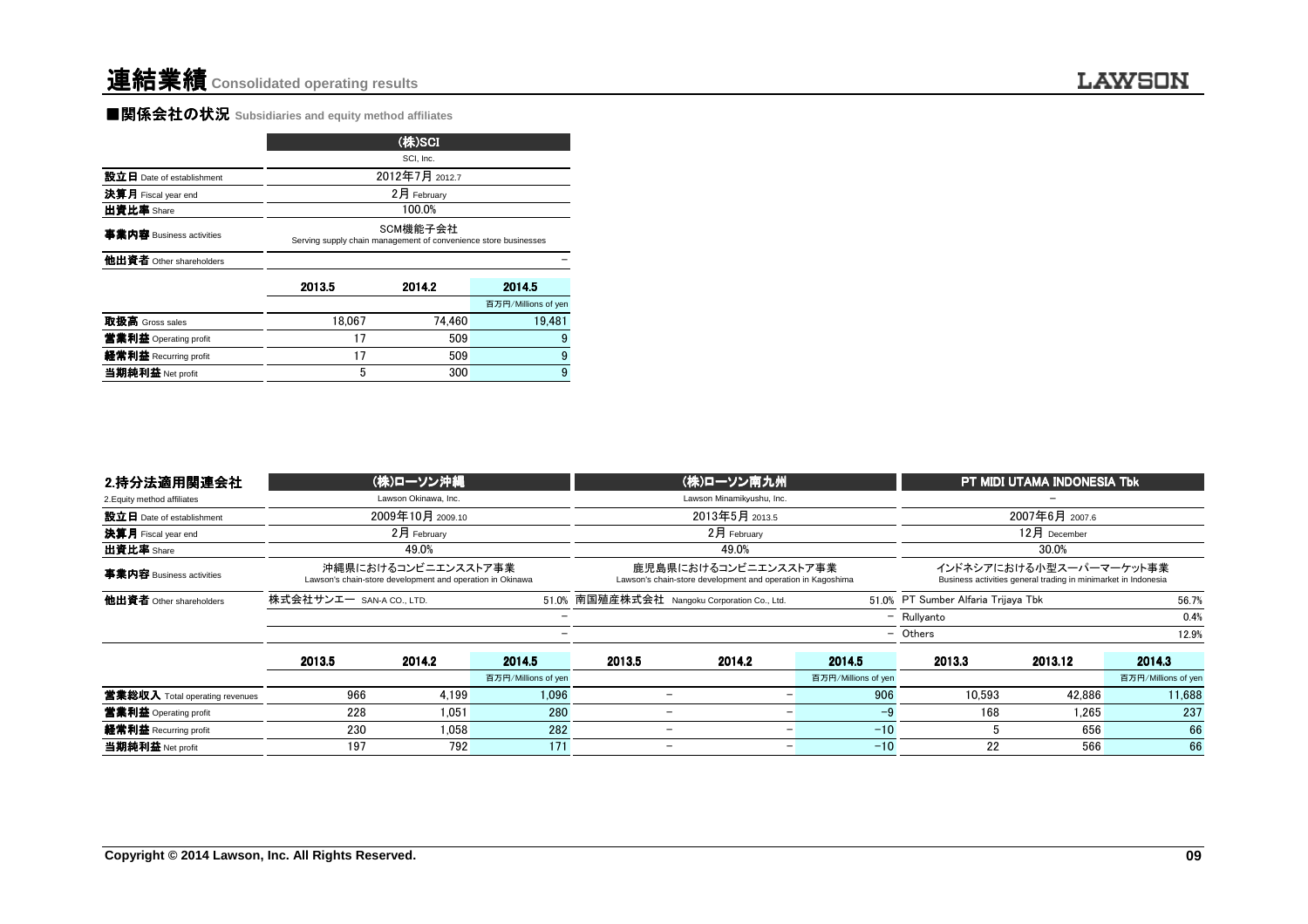### **■主な業績と予想** Results and forecasts for major financial indicators<br>
————————————————————

|                                                                                                        |                                   | 2012年度/FY2012 |                                           |          |                                   | $*3$<br>2013年度/FY2014 |                                           |         | 2014年度/FY2014 <sup>*4</sup>       |         |                                   |         |
|--------------------------------------------------------------------------------------------------------|-----------------------------------|---------------|-------------------------------------------|----------|-----------------------------------|-----------------------|-------------------------------------------|---------|-----------------------------------|---------|-----------------------------------|---------|
|                                                                                                        | 第1四半期/1Q                          |               | 通期/Full vear                              |          | 第1四半期/1Q                          |                       | 通期/Full year                              |         | 第1四半期/1Q                          |         | 通期計画/Full vear (Forecast)         |         |
|                                                                                                        | 2012.3.1 - 2012.5.31<br>金額/Amount |               | 2012.3.1 - 2013.2.28<br>前年比/YoY 金額/Amount | 前年比/YoY  | 2013.3.1 - 2013.5.31<br>金額/Amount |                       | 2013.3.1 - 2014.2.28<br>前年比/YoY 金額/Amount | 前年比/YoY | 2014.3.1 - 2014.5.31<br>金額/Amount | 前年比/YoY | 2014.3.1 - 2015.2.28<br>金額/Amount | 前年比/YoY |
| チェーン全店売上高(百万円)<br>Net sales of all convenience stores (millions of yen)                                | 413,703                           |               | 108.5% 1,693,435                          | 104.4%   | 427,222                           |                       | 103.3% 1,758,656                          | 103.9%  | 481,994                           | 112.8%  | 2,015,000                         | 114.6%  |
| 加盟店売上高(百万円)<br>Net sales of franchised stores (millions of yen)                                        | 404,692                           |               | 108.8% 1.659.592                          | 104.9%   | 419,165                           |                       | 103.6% 1,726,392                          | 104.0%  | 474,310                           | 113.2%  |                                   |         |
| 直営店売上高(百万円)<br>Net sales of Company-operated stores (millions of yen)                                  | 9,011                             | 97.3%         | 33,842                                    | 87.3%    | 8,057                             | 89.4%                 | 32,264                                    | 95.3%   | 7,684                             | 95.4%   |                                   |         |
| $*1$<br><b>営業総収入</b> (百万円) Gross operating revenue (millions of yen)                                   | 69.678                            | 109.7%        | 282.752                                   | 103.8%   | 71,513                            | 102.6%                | 298.778                                   | 105.7%  | 79.165                            | 110.7%  | 331.000                           | 110.8%  |
| <b>営業総利益</b> (百万円) Gross operating profit (millions of yen)                                            | 63.100                            | 110.8%        | 258,061                                   | 105.6%   | 65.693                            | 104.1%                | 275.441                                   | 106.7%  | 73.590                            | 112.0%  | $\qquad \qquad -$                 |         |
| (対チェーン全店売上高比)<br>(Gross operating revenues on Net sales of all convenience stores)                     | 15.3%                             |               | 15.2%                                     |          | 15.4%                             |                       | 15.7%                                     |         | 15.3%                             |         |                                   |         |
| 販売費および一般管理費(百万円)<br>Selling, general and administrative expenses                                       | 50,420                            | 112.0%        | 198,730                                   | 105.6%   | 52,512                            | 104.1%                | 213,998                                   | 107.7%  | 57,313                            | 109.1%  |                                   |         |
| (対チェーン全店売上高比)<br>(Selling, general and administrative expenses on Net sales of all convenience stores) | 12.2%                             |               | 11.7%                                     |          | 12.3%                             |                       | 12.2%                                     |         | 11.9%                             |         | $\overline{\phantom{m}}$          |         |
| <b>営業利益</b> (百万円) Operating profit (millions of yen)                                                   | 12.680                            | 106.4%        | 59.331                                    | 105.5%   | 13.181                            | 103.9%                | 61.443                                    | 103.6%  | 16.277                            | 123.5%  | 68.400                            | 111.3%  |
| (対チェーン全店売上高比)<br>(Operating profit on Net sales of all convenience stores)                             | 3.1%                              |               | 3.5%                                      |          | 3.1%                              |                       | 3.5%                                      |         | 3.4%                              |         |                                   |         |
| 経常利益 (百万円) Recurring profit (millions of yen)                                                          | 12.859                            | 107.2%        | 59.459                                    | 106.0%   | 13,481                            | 104.8%                | 62,171                                    | 104.6%  | 16.277                            | 120.7%  | 67.300                            | 108.2%  |
| 四半期(当期)純利益 (百万円) Net profit (millions of yen)                                                          | 5.866                             |               | 30.314                                    | 135.0%   | 7,046                             | 120.1%                | 33,625                                    | 110.9%  | 8.430                             | 119.7%  | 36,100                            | 107.4%  |
| $*2$<br>1株当たり四半期(当期)純利益 (円) Net profit per share (yen)                                                 |                                   | 58.73         |                                           | 303.49   |                                   | 70.53                 |                                           | 336.59  |                                   | 84.41   | 361.49                            |         |
| 純資産 (百万円) Net assets (millions of yen)                                                                 |                                   | 213,398       |                                           | 227,974  |                                   | 225,104               |                                           | 240,648 |                                   | 237,894 | $\overline{\phantom{m}}$          |         |
| 総資産 (百万円) Total assets (millions of yen)                                                               |                                   | 544,334       |                                           | 532.619  |                                   | 548.987               |                                           | 589.793 |                                   | 630,969 | $\overline{\phantom{m}}$          |         |
| 1株当たり純資産 (円) Net assets per share (yen)                                                                |                                   | 2,132.02      |                                           | 2.277.90 |                                   | 2.247.67              | 2.403.21                                  |         | 2.375.30                          |         | $\overline{\phantom{0}}$          |         |
| 総資産四半期(当期)純利益率 ROA                                                                                     |                                   | 1.1%          |                                           | 5.9%     |                                   | 1.3%                  |                                           | 6.0%    |                                   | 1.4%    | $\overline{\phantom{0}}$          |         |
| 自己資本四半期(当期)純利益率 ROE                                                                                    |                                   | 2.7%          |                                           | 13.7%    |                                   | 3.1%                  |                                           | 14.4%   |                                   | 3.5%    | $\overline{\phantom{m}}$          |         |
| 流動比率 Current ratio                                                                                     |                                   | 72.0%         |                                           | 66.9%    |                                   | 68.3%                 |                                           | 67.6%   |                                   | 68.6%   | $\overline{\phantom{m}}$          |         |
| 固定比率 Fixed ratio                                                                                       |                                   | 174.2%        |                                           | 173.6%   |                                   | 176.4%                |                                           | 181.3%  |                                   | 188.3%  | $\overline{\phantom{m}}$          |         |
| 自己資本比率 Shareholder's equity ratio                                                                      |                                   | 39.1%         |                                           | 42.7%    |                                   | 40.9%                 |                                           | 40.7%   |                                   | 37.6%   | $\overline{\phantom{m}}$          |         |
| (注)                                                                                                    |                                   |               |                                           |          | Notes:                            |                       |                                           |         |                                   |         |                                   |         |

(注)

\*1 営業総収入は直営店売上高、加盟店からの収入等の合計です。

\*2 通期計画の1株当たり当期純利益に関しては、2014年5月31日現在の期末発行済株式数を用いて算出しております。

\*3 当社は、連結子会社であった(株)九九プラスを2014年2月1日に吸収合併いたしました。

 \*4 当社の有形固定資産(リース資産を除く)の減価償却方法については、従来、定率法を採用しておりましたが、当会計 期間より定額法に変更しております。この変更により、従来の方法に比べて、営業利益及び経常利益の第1四半期の実績はそれぞれ2,041百万円増加しております。

Notes:

\*1 The gross operating revenues are a sum of total sales of Lawson stores and commissions from franchised stores.

\*2 Forecasted full-year net profit per share is calculated based on the number of outstanding shares as of May 31, 2014.

\*3 Lawson, Inc. merged with Ninety Nine Plus, Inc., which was its consolidated subsidiary, on February 1, 2014.

 \*4 For the depreciation method for property, store and equipment (except lease assets), Lawson, Inc. adopts straight-line method instead of declining-balance method from this fiscal year. Based on this change, operating profit, recurring profit are increased by 2,041 million yen respectively in the period from March 1,2014 to May 31,2014 compared to resultsusing declining-balance method.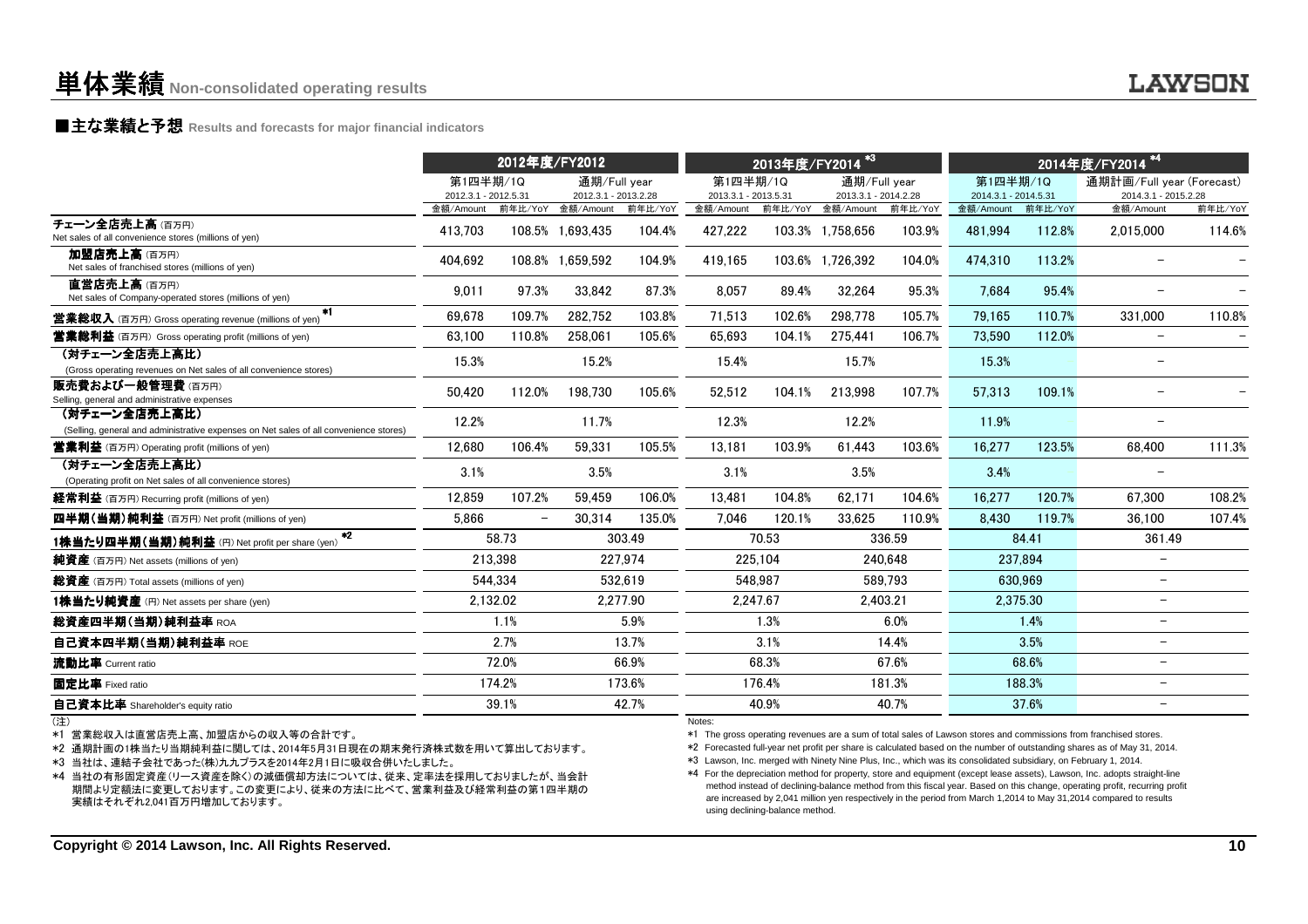### 単体業績**Non-consolidated operating results**

■損益計算書 **Non-consolidated statement of income**

|                                                                    | 2012年度第1四半期累計期間      |                      | 2013年度第1四半期累計期間 |                      | 2014年度第1四半期累計期間 |                     |  |
|--------------------------------------------------------------------|----------------------|----------------------|-----------------|----------------------|-----------------|---------------------|--|
|                                                                    | 2012.3.1 - 2012.5.31 | 2013.3.1 - 2013.5.31 |                 | 2014.3.1 - 2014.5.31 |                 | Increase (Decrease) |  |
|                                                                    | 百万円/Millions of yen  | 百万円/Millions of yen  | 前年比/YoY         | 百万円/Millions of yen  | 前年比/YoY         | 百万円/Millions of yen |  |
| $B + E$<br>A.営業総収入 Gross operating revenues                        | 69,678               | 71,513               | 102.6%          | 79,165               | 110.7%          | 7,652               |  |
| <b>B.売上高 Net sales</b>                                             | 9.244                | 8,131                | 88.0%           | 7,815                | 96.1%           | $-316$              |  |
| $*2$<br>C.売上原価 Cost of goods sold                                  | 6,578                | 5,819                | 88.5%           | 5,574                | 95.8%           | $-245$              |  |
| $*3$<br>$B - C$<br>D.売上総利益 Gross profit on sales                   | 2,666                | 2,312                | 86.7%           | 2,241                | 96.9%           | $-71$               |  |
| $F + G$<br><b>E.営業収入</b> Operating revenues                        | 60,434               | 63,381               | 104.9%          | 71.349               | 112.6%          | 7,968               |  |
| F.加盟店からの収入 Franchise commission from franchised stores             | 53,635               | 56,393               | 105.1%          | 63,229               | 112.1%          | 6,835               |  |
| G.その他の営業収入 Other                                                   | 6,799                | 6,987                | 102.8%          | 8,120                | 116.2%          | 1,132               |  |
| $A - C = D + E$<br>H.営業総利益 Gross operating profit                  | 63.100               | 65,693               | 104.1%          | 73.590               | 112.0%          | 7,897               |  |
| ${\bf I}.$ 販売費及び一般管理費 Selling, general and administrative expenses | 50,420               | 52,512               | 104.1%          | 57,313               | 109.1%          | 4,801               |  |
| $H - I$<br>J.営業利益 Operating profit                                 | 12,680               | 13,181               | 103.9%          | 16,277               | 123.5%          | 3,096               |  |
| 営業外収益 Non-operating income                                         | 730                  | 811                  | 111.1%          | 720                  | 88.7%           | $-91$               |  |
| 営業外費用 Non-operating expenses                                       | 551                  | 511                  | 92.6%           | 719                  | 140.8%          | 208                 |  |
| 経常利益 Recurring profit                                              | 12,859               | 13,481               | 104.8%          | 16,277               | 120.7%          | 2,796               |  |
| 特別利益 Extraordinary gain                                            | 198                  |                      |                 |                      |                 |                     |  |
| 特別損失 Extraordinary loss                                            | 2,832                | 2,091                | 73.8%           | 2,564                | 122.6%          | 473                 |  |
| 税引前四半期純利益 Income before income taxes                               | 10,225               | 11,390               | 111.4%          | 13,713               | 120.4%          | 2,322               |  |
| 法人税、住民税及び事業税 Income taxes - current                                | 3,789                | 3,767                | 99.4%           | 3,808                | 101.1%          | 40                  |  |
| 法人税等調整額 Deferred income taxes                                      | 568                  | 576                  | 101.3%          | 1.474                | 255.7%          | 898                 |  |
| 四半期純利益 Net profit                                                  | 5,866                | 7,046                | 120.1%          | 8,430                | 119.7%          | 1,384               |  |
|                                                                    |                      |                      |                 |                      |                 |                     |  |

■販売費及び一般管理費の主な明細 **Selling, general and administrative expenses**

|                                                          | 2012年度第1四半期累計期間      | 2013年度第1四半期累計期間                                               |         | 2014年度第1四半期累計期間      | 前年増減    |                     |
|----------------------------------------------------------|----------------------|---------------------------------------------------------------|---------|----------------------|---------|---------------------|
|                                                          | 2012.3.1 - 2012.5.31 | 2013.3.1 - 2013.5.31                                          |         | 2014.3.1 - 2014.5.31 |         | Increase (Decrease) |
|                                                          | 百万円/Millions of yen  | 百万円/Millions of yen                                           | 前年比/YoY | 百万円/Millions of yen  | 前年比/YoY | 百万円/Millions of yen |
| 地代家賃 Rents                                               | 18.146               | 19.637                                                        | 108.2%  | 22.332               | 113.7%  | 2.695               |
| 人件費 Personal expenses                                    | 9.101                | 9.048                                                         | 99.4%   | 9.512                | 105.1%  | 464                 |
| 動産リース料 Equipment leasing charges                         | 867                  | 644                                                           | 74.3%   | 794                  | 123.3%  | 150                 |
| 有形固定資産減価償却費 Depreciation of property and store equipment | 6.389                | 7.451                                                         | 116.6%  | 6.930                | 93.0%   | $-521$              |
| 広告宣伝費 Advertising and promotional expenses               | 3.496                | 2.252                                                         | 64.4%   | 2.674                | 118.8%  | 422                 |
| その他 Other                                                | 12.419               | 13.479                                                        | 108.5%  | 15.068               | 111.8%  | 1.589               |
| <b>合計</b> Total                                          | 50.420               | 52.512                                                        | 104.1%  | 57.313               | 109.1%  | 4.801               |
| (注)                                                      |                      | Notes:                                                        |         |                      |         |                     |
| *1「売上高」は、直営店売上高及びEコマース売上高の合計です。                          |                      | *1 Net sales of Company-owned stores and e-commerce business. |         |                      |         |                     |
| *2「売上原価」は、商品売上原価です。                                      |                      | *2 Cost of goods sold.                                        |         |                      |         |                     |
| *3「売上総利益」は、商品売上総利益です。                                    |                      | *3 Gross profit on goods sales.                               |         |                      |         |                     |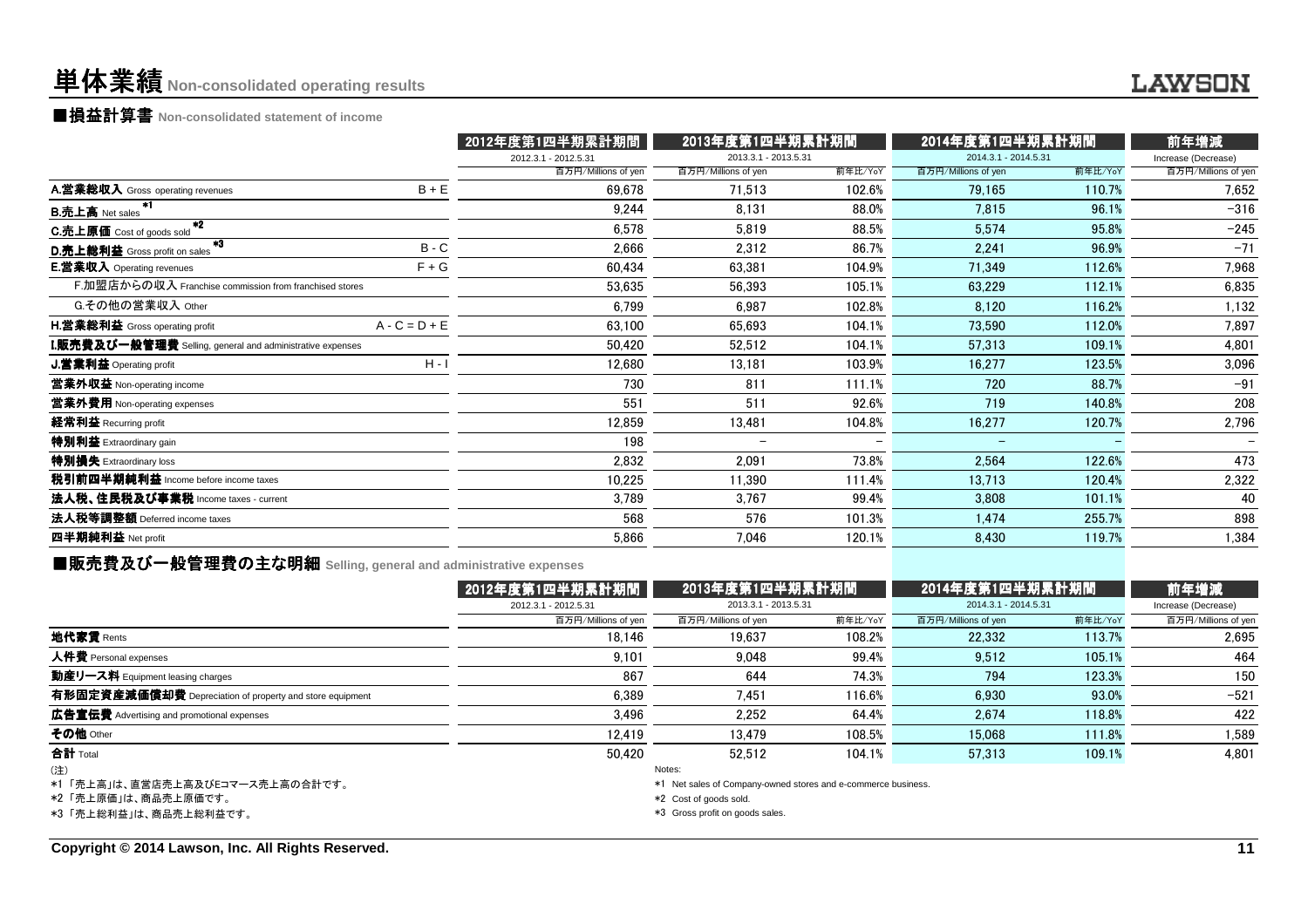### **単体業績** Non-consolidated operating results

### **LAWSON**

| ■投融資の状況 Capital expenditure                                 | 2012年度第1四半期累計期間      | 2013年度第1四半期累計期間      | 2014年度第1四半期累計期間      | 前年増減                | 2014年度計画                        |
|-------------------------------------------------------------|----------------------|----------------------|----------------------|---------------------|---------------------------------|
|                                                             | 2012.3.1 - 2012.5.31 | 2013.3.1 - 2013.5.31 | 2014.3.1 - 2014.5.31 | Increase (Decrease) | Forecast / 2014.3.1 - 2015.2.28 |
|                                                             | 百万円/Millions of yen  | 百万円/Millions of yen  | 百万円/Millions of yen  | 百万円/Millions of yen | 百万円/Millions of yen             |
| 新店投資 New store investments                                  | 8,542                | 8.110                | 10.374               | 2.274               | 43,000                          |
| 既存店投資 Existing store investments                            | 1.590                | 1.214                | 4,052                | 2.838               | 14.000                          |
| システム関連投資 IT-related investments                             | 1.077                | 781                  | 821                  | 37                  | 6.000                           |
| その他 Other                                                   | 511                  | 20                   | 542                  | 522                 | 1,000                           |
| 投資小計 Subtotal                                               | 11.721               | 10.126               | 15,791               | 5.664               | 64,000                          |
| 出資·融資 Investments and advances                              | 3.729                | 1.509                | $-3.396$             | $-4.906$            | 1.000                           |
| リース Leases                                                  | 4.851                | 4.789                | 8.497                | 3.707               | 39,000                          |
| 合計 Total                                                    | 20.302               | 16.425               | 20,891               | 4,465               | 104,000                         |
| 有形固定資産減価償却費<br>Depreciation of property and store equipment | 6,389                | 7,451                | 6,930                | $-521$              | 35,400                          |
| 無形固定資産償却費 Amortization of intangible assets                 | 2.067                | 2.179                | 2.080                | $-99$               | 8,300                           |
| 减価償却費計 Total depreciation and amortization                  | 8.456                | 9.631                | 9,010                | $-620$              | 43.700                          |

(注)

\* 2014年度のリース債務の返済による支出は4,393百万円です。

Note:

\* The amount of repayments of lease obligations is 4,393 millions of yen in FY2014.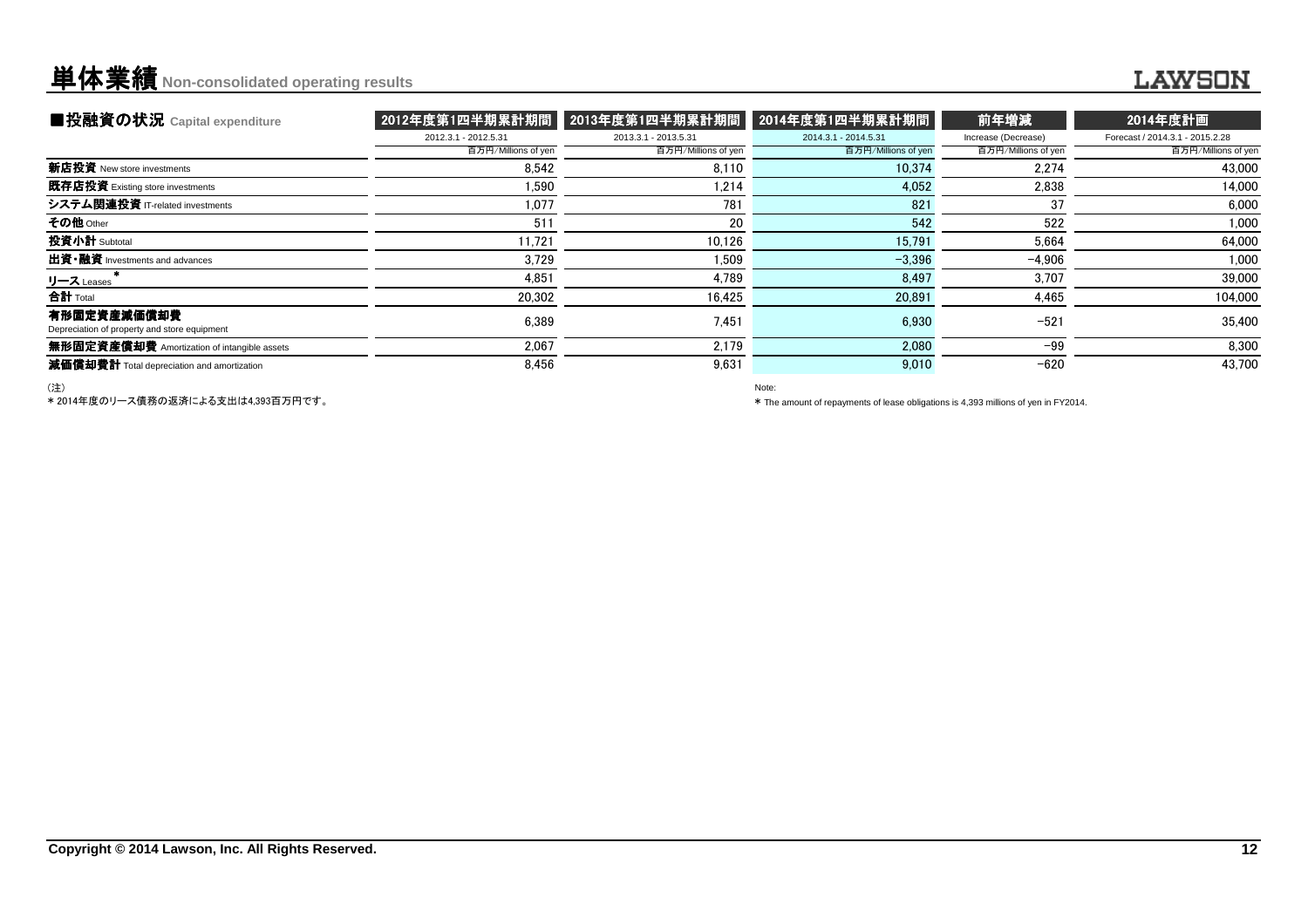### ■貸借対照表 **Non-consolidated balance sheet**

|                                                                            | 2012年度<br>(2013年2月28日現在) | 2013年度<br>(2014年2月28日現在) | 2014年度第1四半期<br>(2014年5月31日現在) | 2013年度末からの増減                       |
|----------------------------------------------------------------------------|--------------------------|--------------------------|-------------------------------|------------------------------------|
|                                                                            | FY2012 (As of 2013.2.28) | FY2013 (As of 2014.2.28) | FY2014 (As of 2014.5.31)      | Increase (Decrease) from 2014.2.28 |
| [資産の部 Assets]                                                              | 百万円/Millions of yen      | 百万円/Millions of yen      | 百万円/Millions of yen           | 百万円/Millions of yen                |
| 流動資産 Current assets                                                        | 137.523                  | 154.456                  | 184.232                       | 29,776                             |
| 現金及び預金 Cash and deposits                                                   | 67,420                   | 61.026                   | 91.698                        | 30,671                             |
| 加盟店貸勘定 Accounts receivable - due from franchised stores                    | 23,544                   | 33,273                   | 36.099                        | 2.826                              |
| 商品 Merchandise inventories                                                 | 763                      | 852                      | 825                           | $-27$                              |
| 前払費用 Prepaid expenses                                                      | 7.761                    | 10.278                   | 11,014                        | 735                                |
| 未収入金 Accounts receivable - other                                           | 30,613                   | 35,743                   | 34,325                        | $-1,418$                           |
| 繰延税金資産 Deferred tax assets                                                 | 3,097                    | 3,644                    | 1,957                         | $-1,686$                           |
| その他 Other                                                                  | 4,409                    | 10,295                   | 9,168                         | $-1,126$                           |
| 貸倒引当金 Allowance for doubtful accounts                                      | $-85$                    | $-658$                   | $-857$                        | $-198$                             |
| 固定資産 Non-current assets                                                    | 395.096                  | 435,337                  | 446,737                       | 11,399                             |
| 有形固定資産 Property, plant and equipment                                       | 187.341                  | 225,091                  | 231.843                       | 6,751                              |
| ・建物及び構築物 Buildings and structures                                          | 109.201                  | 127.134                  | 132.117                       | 4,982                              |
| ・車両運搬具及び工具器具備品 Vehicles, tools, furniture and fixtures                     | 12,312                   | 10,543                   | 10,410                        | $-132$                             |
| ・リース資産 Lease assets                                                        | 55,705                   | 75,754                   | 77,322                        | 1,567                              |
| •その他 Other                                                                 | 10,122                   | 11,659                   | 11,992                        | 333                                |
| 無形固定資産 Intangible assets                                                   | 24,546                   | 21,565                   | 20,481                        | $-1,084$                           |
| 投資その他の資産 Investments and other assets                                      | 183,208                  | 188,679                  | 194,412                       | 5,733                              |
| ・関係会社株式 Stocks of subsidiaries and affiliates                              | 28.140                   | 26.146                   | 27.640                        | 1,493                              |
| •関係会社出資金 Investments in capital of subsidiaries and affiliates             | 9,203                    | 11.936                   | 13.762                        | 1,826                              |
| ・長期貸付金 Long-term loans receivable                                          | 37.277                   | 33.725                   | 34.067                        | 341                                |
| ・差入保証金 Lease deposits                                                      | 81.299                   | 85.264                   | 84.909                        | $-354$                             |
| •繰延税金資産 Deferred tax assets                                                | 15.845                   | 21.313                   | 21,697                        | 384                                |
| •その他 Other                                                                 | 12,601                   | 11.256                   | 13,287                        | 2,031                              |
| • 貸倒引当金 Allowance for doubtful accounts                                    | $-1,159$                 | $-963$                   | $-951$                        | 11                                 |
| 資産合計 Total Assets                                                          | 532,619                  | 589,793                  | 630,969                       | 41,176                             |
| 有形固定資産の減価償却累計額<br>Accumulated depreciation of property and store equipment | 186.065                  | 227.065                  | 232,206                       | 5.141                              |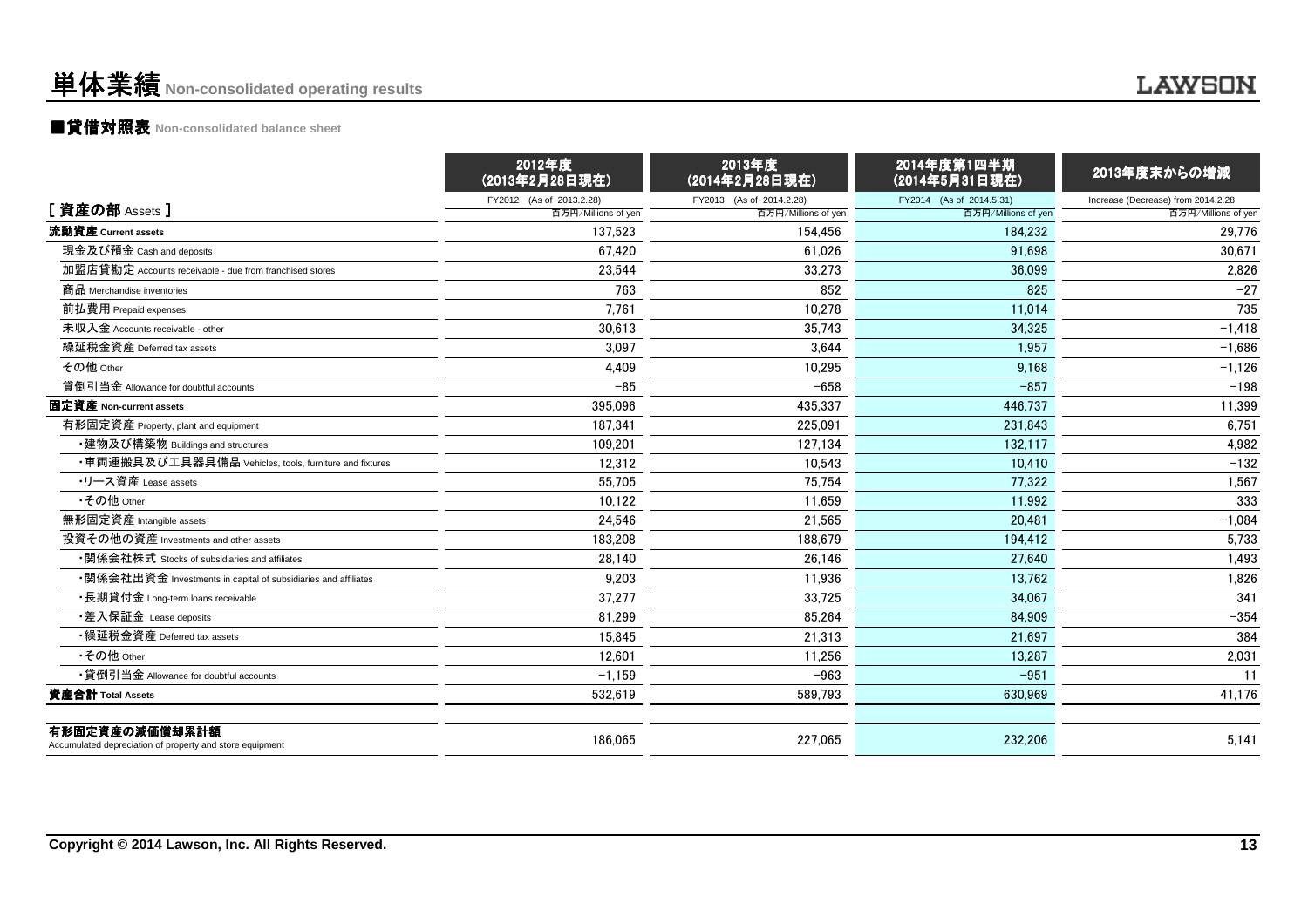### ■貸借対照表 **Non-consolidated balance sheet**

|                                                                             | 2012年度<br>(2013年2月28日現在)       | 2013年度<br>(2014年2月28日現在)       | 2014年度第1四半期<br>(2014年5月31日現在)  | 2013年度末からの増減                       |
|-----------------------------------------------------------------------------|--------------------------------|--------------------------------|--------------------------------|------------------------------------|
| [負債の部 Liabilities]                                                          | FY2012 (As of 2013.2.28)       | FY2013 (As of 2014.2.28)       | FY2014 (As of 2014.5.31)       | Increase (Decrease) from 2014.2.28 |
| 流動負債 Current liabilities                                                    | 百万円/Millions of yen<br>205.548 | 百万円/Millions of yen<br>228.549 | 百万円/Millions of yen<br>268.733 | 百万円/Millions of yen<br>40,184      |
| 買掛金 Accounts payable - trade                                                | 72,727                         | 85,455                         | 100,633                        | 15,177                             |
| 加盟店借勘定 Accounts payable - due to franchised stores                          | 1,062                          | 1,007                          | 1.158                          | 151                                |
| 関係会社短期借入金 Short-term loans payable to subsidiaries and affiliates           | 23,550                         | 23,270                         | 28,680                         | 5,410                              |
| リース債務 Lease obligations                                                     | 11,526                         | 15,140                         | 15,702                         | 562                                |
| 未払金 Accounts payable - other                                                | 12,758                         | 15.232                         | 19,251                         | 4,018                              |
| 未払法人税等 Income taxes payable                                                 | 13,614                         | 12,093                         | 3,833                          | $-8,260$                           |
| 預り金 Deposits payable                                                        | 65.443                         | 70,566                         | 93.948                         | 23,382                             |
| 賞与引当金 Provision for bonuses                                                 | 2,365                          | 2,122                          | 1,255                          | $-867$                             |
| その他 Other                                                                   | 2,500                          | 3,661                          | 4,270                          | 608                                |
| 固定負債 Non-current liabilities                                                | 99,097                         | 120,595                        | 124.340                        | 3,745                              |
| 長期リース債務 Long-term lease obligations                                         | 41,026                         | 59,755                         | 64.148                         | 4,393                              |
| 退職給付引当金 Liability for employees' retirement benefits                        | 9,108                          | 10.090                         | 10.276                         | 185                                |
| 役員退職慰労引当金<br>Provision for retirement benefits to executive officers        | 298                            | 365                            | 327                            | $-37$                              |
| 長期預り保証金 Long-term guarantee deposits                                        | 34.958                         | 32.430                         | 31.620                         | $-809$                             |
| 資産除去債務 Asset retirement obligations                                         | 12,999                         | 17,476                         | 17,546                         | 70                                 |
| その他 Other                                                                   | 705                            | 477                            | 421                            | $-56$                              |
| 負債合計 Total liabilities                                                      | 304,645                        | 349,144                        | 393,074                        | 43,929                             |
| [純資産の部 Net assets ]                                                         |                                |                                |                                |                                    |
| 株主資本 Shareholders' equity                                                   | 228,068                        | 240,775                        | 237,932                        | $-2,842$                           |
| 資本金 Common stock                                                            | 58,506                         | 58.506                         | 58,506                         |                                    |
| 資本剰余金 Additional paid-in capital                                            | 47,718                         | 47,741                         | 47,741                         | $\mathbf{0}$                       |
| 利益剰余金 Retained earnings                                                     | 123,437                        | 136.084                        | 133.525                        | $-2,558$                           |
| 自己株式 Treasury stock                                                         | $-1,593$                       | $-1,556$                       | $-1,840$                       | $-284$                             |
| 評価・換算差額等 Valuation and translation adjustments                              | $-520$                         | $-684$                         | $-725$                         | $-41$                              |
| その他有価証券評価差額金<br>Net unrealized gain (loss) on available-for-sale securities | 46                             | $-116$                         | $-157$                         | $-41$                              |
| 土地再評価差額金 Revaluation reserve for land                                       | $-567$                         | $-567$                         | $-567$                         |                                    |
| 新株予約権 Subscription rights to shares                                         | 427                            | 557                            | 687                            | 130                                |
| 純資産合計 Net assets                                                            | 227,974                        | 240,648                        | 237,894                        | $-2,753$                           |
| 負債純資産合計 Liabilities and net assets                                          | 532,619                        | 589,793                        | 630,969                        | 41,176                             |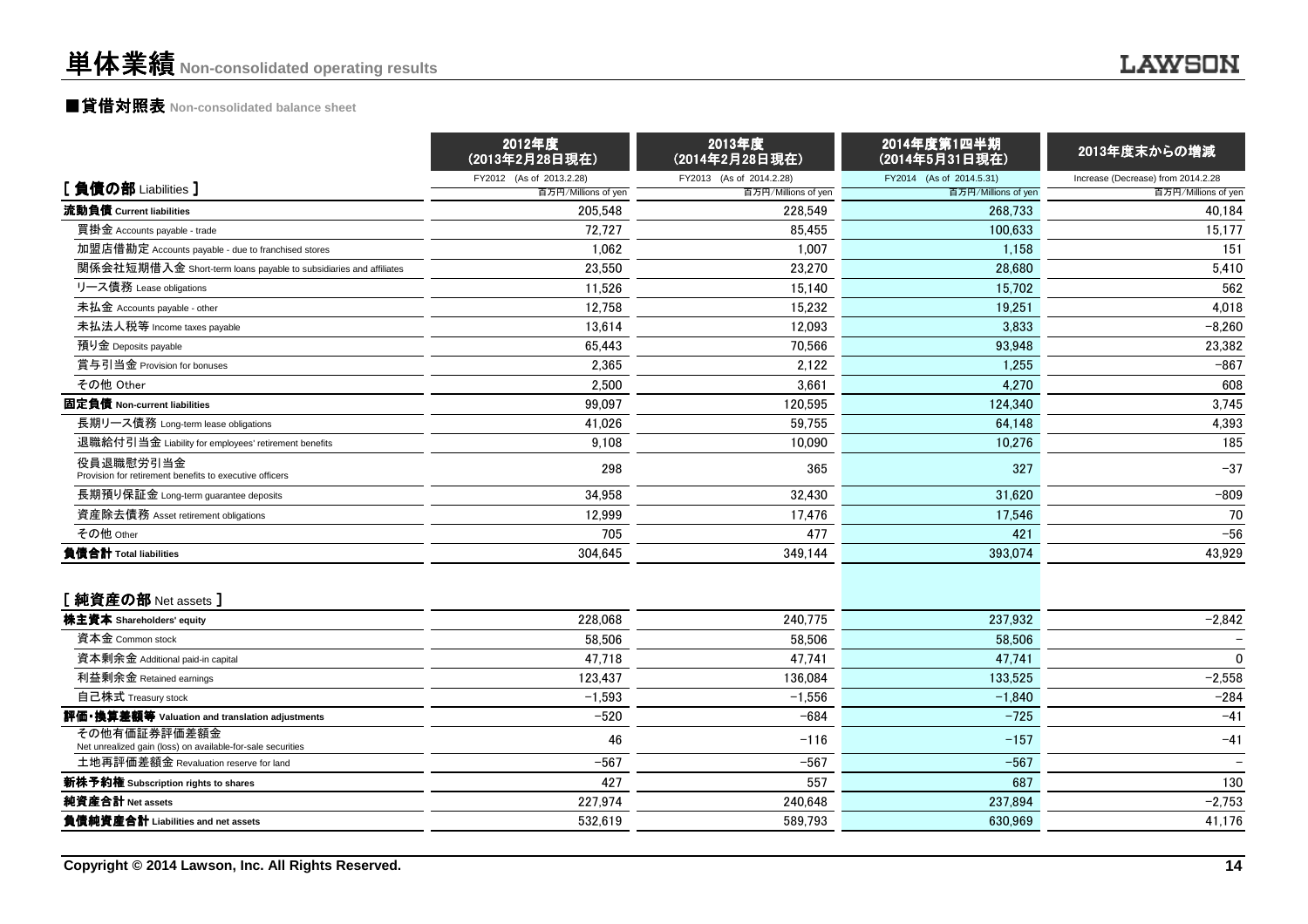### ■国内コンビニエンスストアの店舗数の推移 Number of stores in Japan <sup>\*1</sup>

|                             | 2013年度1Q/FY2013      | 2014年度1Q/FY2014 <sup>*2</sup> |                               | 2014年度計画/FY2014(Forecast) <sup>*2</sup> |                     |  |
|-----------------------------|----------------------|-------------------------------|-------------------------------|-----------------------------------------|---------------------|--|
|                             | 2013.3.1 - 2013.5.31 | 2014.3.1 - 2014.5.31          |                               | 2014.3.1 - 2015.2.28                    |                     |  |
| 単体 Non-consolidated         |                      |                               | <b>*3</b> 「ローソン」「ナチュラルローソン」のみ | *3                                      | 「ローソン」「ナチュラルローソン」のみ |  |
| 開店 Opening (店/Store)        | 199                  | 269                           | 269                           | 1,080                                   | 980                 |  |
| <b>閉店</b> Closure (店/Store) | 67                   | 93                            | 88                            | 490                                     | 400                 |  |
| うち置換(-) Re-location(-)      | 16                   | 19                            | 19                            | ۰                                       |                     |  |
| 純増 Net Increase (店/Store)   | 132                  | 176                           | 181                           | 590                                     | 580                 |  |
| 総店舗数 Total number of stores | 9,884                | 11,497                        | 10,300                        | 11,911                                  | 10,699              |  |
| グループ会社 Group Company        | $*3$                 |                               |                               |                                         |                     |  |
| <b>開店</b> Opening (店/Store) | 5                    |                               |                               | 20                                      |                     |  |
| <b>閉店</b> Closure (店/Store) | 18                   |                               |                               | 10                                      |                     |  |
| 純増 Net Increase (店/Store)   | $-13$                |                               |                               | 10                                      |                     |  |
| 総店舗数 Total number of stores | 1,365                | 370                           |                               | 377                                     |                     |  |
| グループ計 Total <sup>*4</sup>   |                      |                               |                               |                                         |                     |  |
| 開店 Opening (店/Store)        | 202                  | 275                           |                               | 1,100                                   |                     |  |
| <b>閉店</b> Closure (店/Store) | 83                   | 96                            |                               | 500                                     |                     |  |
| 純増 Net Increase (店/Store)   | 119                  | 179                           |                               | 600                                     |                     |  |
| 総店舗数 Total number of stores | 11,249               | 11,867                        |                               | 12,288                                  |                     |  |
|                             |                      |                               |                               |                                         |                     |  |

(注)

 \*1 当社グループの運営するコンビニエンスストアの店舗数であり、(株)九九プラス、(株)ローソンマート、(株)ローソン沖縄、 (株)ローソン南九州、(株)ローソン熊本の運営する店舗数を含みます。店舗数のカウント基準を2014年度より変更したため、本表にある2014年度の実績及び計画には、狭小店舗(2014年3月1日時点で82店舗)が含まれています。

 \*2 2014年3月に単体に吸収した(株)ローソン熊本が運営していた24店舗は2014年度からグループ会社ではなく単体に、また、 同3月に単体から(株)ローソン南九州に移管した120店舗は2014年度から単体ではなくグループ会社に、それぞれ集計を変更しています。

\*3 「ローソンストア100」及び「ローソンマート」を含みます。

\*4 「グループ計」の「開店」及び「閉店」の数値は、グループ間での業態変更店舗数を除いています。

Notes:

 \*1 The number of stores is a total number of stores operated by the Lawson group including the number of stores operated by Ninety-nine Plus, Inc., Lawson Mart, Inc., Lawson Okinawa, Inc., Lawson Minamikyushu, Inc. and Lawson Kumamoto, Inc. Reflect to the change in store counting standard from fiscal year 2014, small stores (82 stores as of March, 1 2014) also areincluded in the actual results and forecast table of fiscal year 2014.

 \*2 Number of stores (24 stores) operated by Lawson Kumamoto, Inc. which became absorbed into the parent company are included in non-consolidated figures since March, 2014. As of the same time, number of stores (120 stores) operated by Lawson Minamikyushu, Inc. which became transferred into group company are excluded from non-consolidated figures andcounted in Group Company figures since March, 2014.

\*3 These figures include LAWSON STORE 100 and LAWSON MART stores.

\*4 The stores of "opening" and "closure" do not include the number of stores which are converted into a different format within the Lawson group.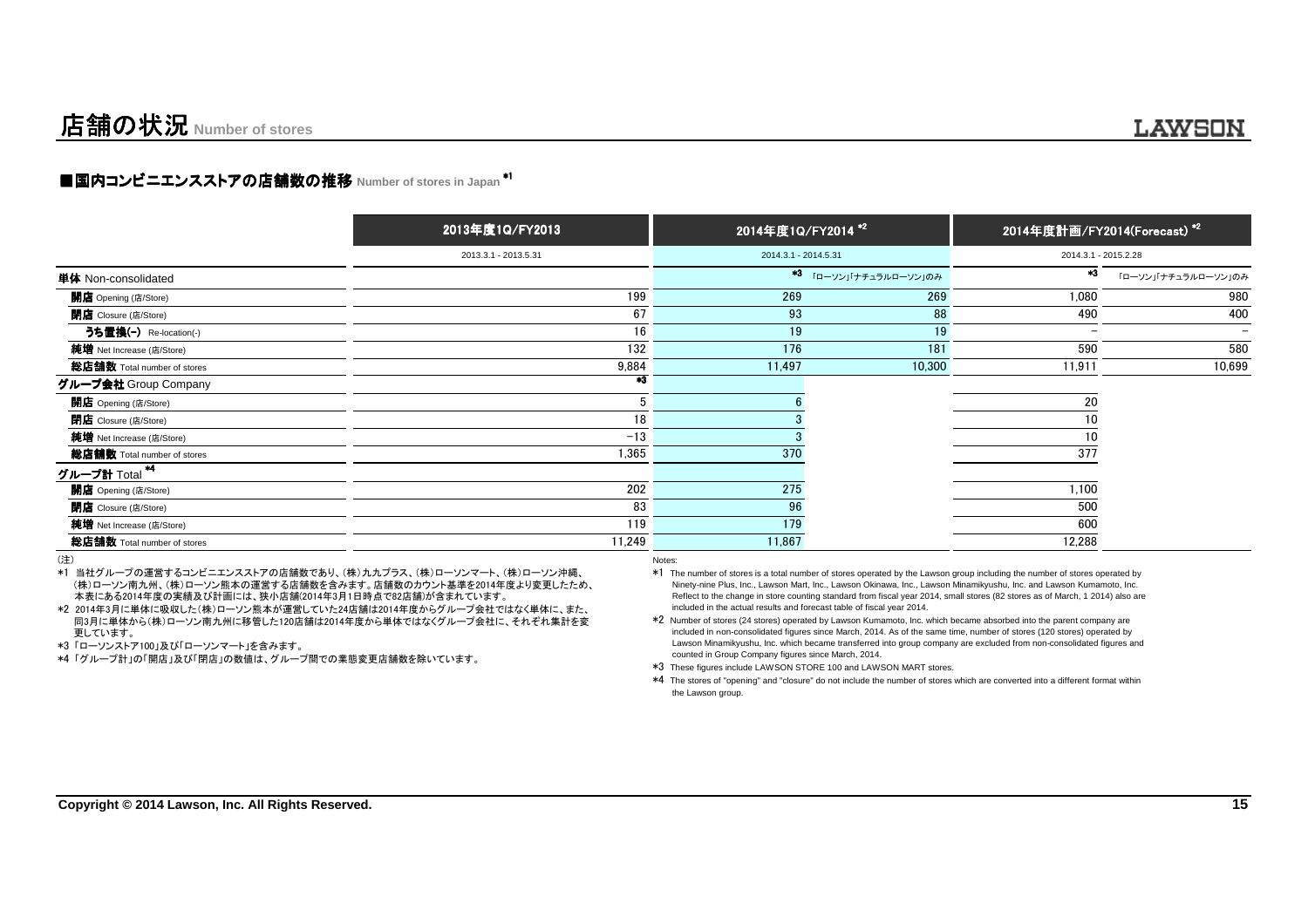### 店舗の状況**Number of stores**

### ■国内コンビニエンスストア店舗数 Number of stores in Japan by store type<br>→

|                                                         | 2013年5月                  |                          | 2014年2月                |           | 2014年5月 <sup>*3</sup> |           | 期中増加店舗数 <sup>*3  </sup>  |
|---------------------------------------------------------|--------------------------|--------------------------|------------------------|-----------|-----------------------|-----------|--------------------------|
|                                                         | May, 2013                |                          | February, 2014         |           | May, 2014             |           | Net increase (decrease)  |
|                                                         | 店/Store                  | 構成比/Share                | 店/Store                | 構成比/Share | 店/Store               | 構成比/Share | 店/Store                  |
| 株式会社ローソン Lawson, Inc.                                   |                          |                          |                        |           |                       |           |                          |
| 直営店 Company-owned stores                                |                          |                          |                        |           |                       |           |                          |
| ローソン LAWSON                                             | 113                      | 1.0%                     | 112                    | 1.0%      | 123                   | 1.0%      |                          |
| ナチュラルローソン NATURAL LAWSON                                | 38                       | 0.3%                     | 32                     | 0.3%      | 34                    | 0.3%      |                          |
| 加盟店 Franchised stores                                   |                          |                          |                        |           |                       |           |                          |
| Bタイプ Type B                                             | 1.285                    | 11.4%                    | 1,207                  | 10.4%     | 1.278                 | 10.8%     | 49                       |
| Gタイプ Type G                                             | 2,202                    | 19.6%                    | 2.081                  | 17.9%     | 2,056                 | 17.3%     | $-46$                    |
| Cタイプ Type C                                             | 6.176                    | 54.9%                    | 6.630                  | 57.1%     | 6.736                 | 56.8%     | 82                       |
| ナチュラルローソン NATURAL LAWSON                                | 70                       | 0.6%                     | 73                     | 0.6%      | 73                    | 0.6%      | $-1$                     |
| ローソンマート / ローソンストア100 LAWSON MART / LAWSON STORE100      | -                        |                          | 1,202                  | 10.4%     | 1.197                 | 10.1%     | $-5$                     |
| 小計 Subtotal                                             | 9,884                    | 87.9%                    | 11,337                 | 97.7%     | 11,497                | 96.9%     | 80                       |
| 株式会社ローソン沖縄 Lawson Okinawa, Inc.                         |                          |                          |                        |           |                       |           |                          |
| 直営店 Company-owned stores                                |                          | 0.0%                     |                        | 0.0%      |                       | 0.0%      | $\overline{\phantom{0}}$ |
| 加盟店 Franchised stores                                   | 153                      | 1.4%                     | 162                    | 1.4%      | 167                   | 1.4%      | 3                        |
| 小計 Subtotal                                             | 154                      | 1.4%                     | 163                    | 1.4%      | 168                   | 1.4%      | 3                        |
| 株式会社ローソン南九州 Lawson Minamikyushu, Inc.                   |                          |                          |                        |           |                       |           |                          |
| 直営店 Company-owned stores                                | $\qquad \qquad -$        | $\overline{\phantom{0}}$ | 3                      | 0.0%      | 3                     | 0.0%      |                          |
| 加盟店 Franchised stores                                   | $\overline{\phantom{0}}$ | $\equiv$                 | 79                     | 0.7%      | 199                   | 1.7%      | 120                      |
| 小計 Subtotal                                             | $\overline{\phantom{0}}$ |                          | 82                     | 0.7%      | 202                   | 1.7%      | 120                      |
| 国内コンビニエンスストアグループ店舗数計<br>Total number of stores in Japan | $11,249$ <sup>*1</sup>   | 100.0%                   | $11,606$ <sup>*2</sup> | 100.0%    | 11,867                | 100.0%    | 179                      |

(注)

\*1 店舗数合計には、2014年2月に単体に吸収した(株)九九プラスの運営する店舗を含みます。

\*2 店舗数合計には、2014年3月に単体に吸収した(株)ローソン熊本の運営する店舗を含みます。

 \*3 店舗数のカウント基準を2014年度より変更したため、本表にある2014年度の実績には、狭小店舗(2014年3月1日時点で82店舗)が含まれています。 なお、「期中増加店舗数」には上記の変更による82店舗は除いています。

Notes:

 \*1 These figures include the number of stores operated by Ninety-nine Plus, Inc. which became absorbed into the parentcompany since February, 2014.

- \*2 These figures include the number of stores operated by Lawson Kumamoto, Inc. which became absorbed into the parent company since March, 2014.
- \*3 Reflect to the change in store counting standard from fiscal year 2014, small stores (82 stores as of March, 1 2014) also are included in actual results of first quarter of FY2015. In addition, due to the above change, 82 stores are excluded innet increase (decrease) figure.

**LAWSON**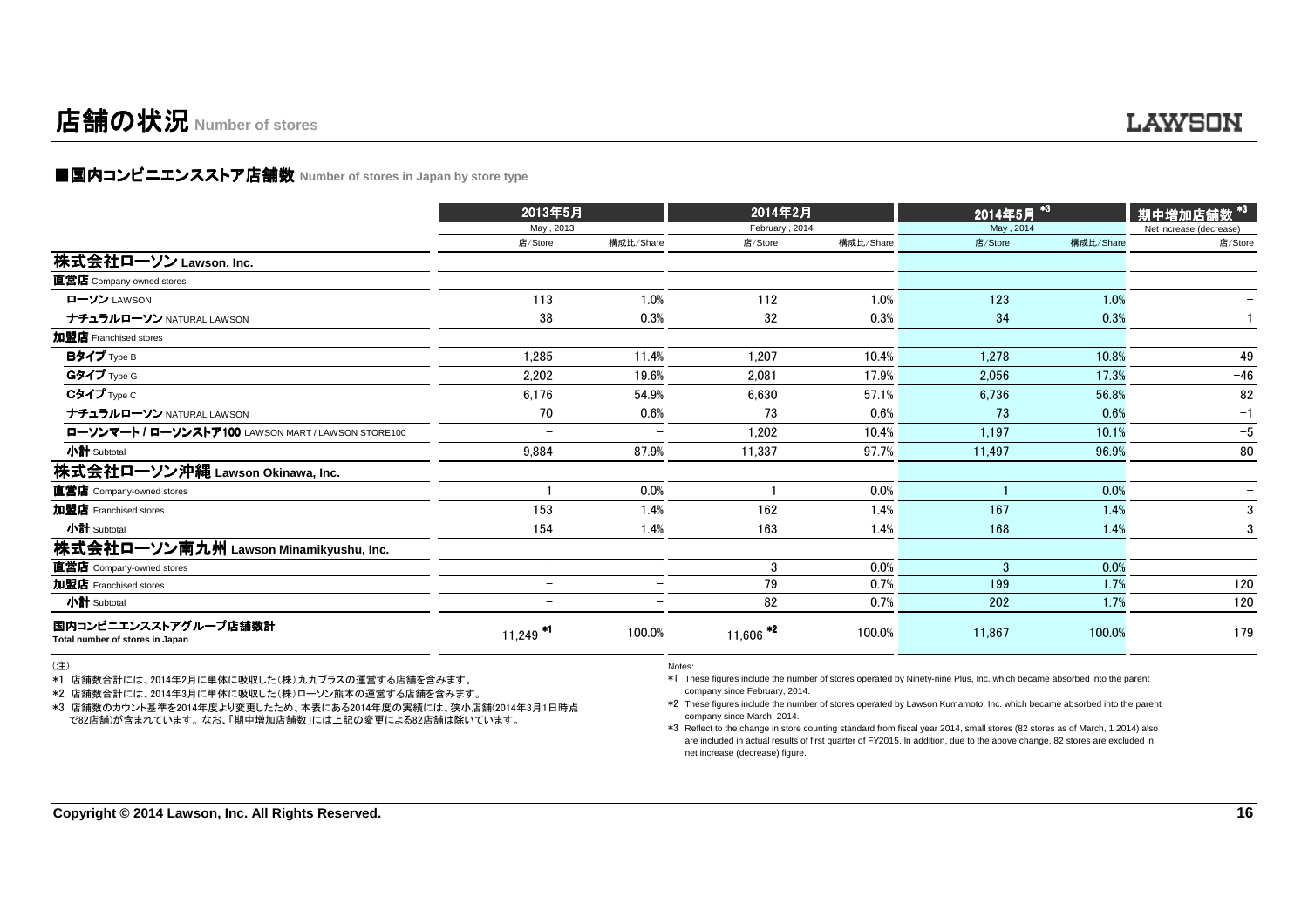### **■海外コンビニエンスストア店舗数 Number of convenience stores abroad**

|                                             | 2013年5月                  | 2014年2月        | 2014年5月   | 期中増加店舗数                 |
|---------------------------------------------|--------------------------|----------------|-----------|-------------------------|
|                                             | May, 2013                | February, 2014 | May, 2014 | Net increase (decrease) |
|                                             | 店/Store                  | 店/Store        | 店/Store   | 店/Store                 |
| 上海華聯羅森有限公司<br>Shanghai Hualian Lawson, Inc. | 303                      | 289            | 296       | 7                       |
| 重慶羅森便利店有限公司<br>Chongqing Lawson, Inc.       | 54                       | 77             | 80        | 3                       |
| 大連羅森便利店有限公司<br>Dalian Lawson, Inc.          | 11                       | 18             | 19        |                         |
| 羅森(北京)有限公司<br>Beijing Lawson, Inc.          | $\overline{\phantom{m}}$ | 5              | 6         |                         |
| Saha Lawson Co., Ltd.                       | $7\phantom{.0}$          | 29             | 31        | $\overline{2}$          |
| PT MIDI UTAMA INDONESIA Tbk                 | 84                       | 61             | 59        | $-2$                    |
| Lawson USA Hawaii, Inc.                     | $\boldsymbol{2}$         | 4              |           |                         |
| ■スの丛ムゲい、しの演誉ナス亡録粉                           |                          |                |           |                         |

#### ■その他セクメントの運営する店舗数

**Number of stores of other segments**

|                                                   | 2013年5月   | 2014年2月        | 2014年5月   | 期中増加店舗数                 |
|---------------------------------------------------|-----------|----------------|-----------|-------------------------|
|                                                   | May, 2013 | February, 2014 | May, 2014 | Net increase (decrease) |
|                                                   | 店/Store   | 店/Store        | 店/Store   | 店/Store                 |
| ローソンHMVエンタテイメント<br>Lawson HMV Entertainment, Inc. | 49        | 50             |           |                         |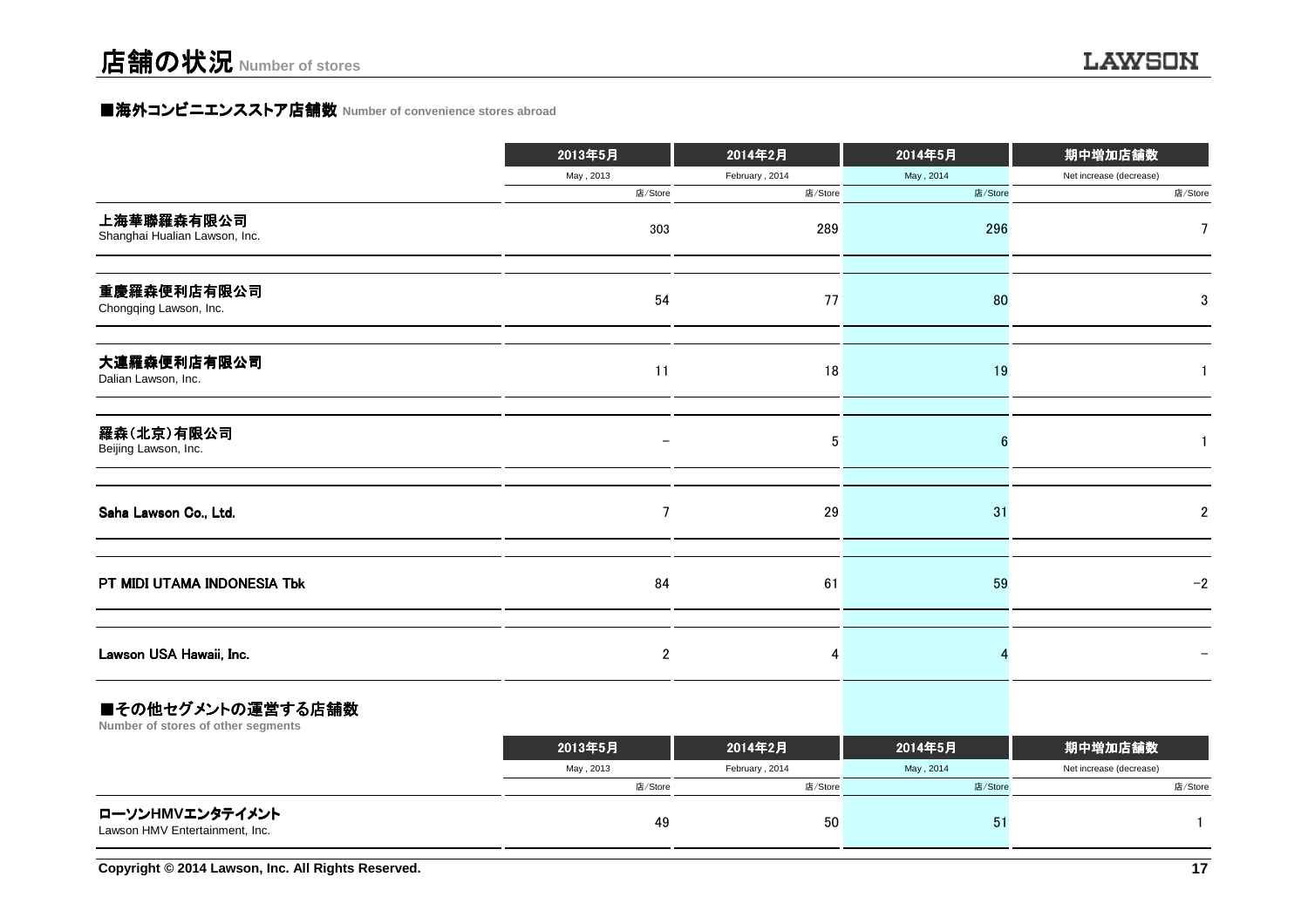# 店舗の状況**Number of stores**

#### ■都道府県別店舗分布状況 Number of stores by region and prefecture

|                |              |         | 2014年2月                         |         |                 | 2014年5月 <sup>*2</sup>           |                 |                          | 期中増加店舗数 *2                      |                 |
|----------------|--------------|---------|---------------------------------|---------|-----------------|---------------------------------|-----------------|--------------------------|---------------------------------|-----------------|
|                |              |         | February, 2014                  |         |                 | May, 2014                       |                 |                          | Net increase (decrease)         |                 |
|                |              | ローソン*1  | ローソンマート/<br>ローソンストア100          | 計       | ローソン*1          | ローソンマート/<br>ローソンストア100          | 計               | ローソン*1                   | ローソンマート/<br>ローソンストア100          | 計               |
|                |              | LAWSON  | LAWSON MART/<br>LAWSON STORE100 | Total   | <b>LAWSON</b>   | LAWSON MART/<br>LAWSON STORE100 | Total           | LAWSON                   | LAWSON MART/<br>LAWSON STORE100 | Total           |
|                |              | 店/Store | 店/Store                         | 店/Store | 店/Store         | 店/Store                         | 店/Store         | 店/Store                  | 店/Store                         | 店/Store         |
| 北海道 Hokkaido   | 北海道 Hokkaido | 595     | $\overline{\phantom{0}}$        | 595     | 608             |                                 | 608             |                          | $\overline{\phantom{a}}$        |                 |
| 東北 Tohoku      | 青森 Aomori    | 199     | $\overline{\phantom{m}}$        | 199     | 201             | $\qquad \qquad -$               | 201             | $\overline{2}$           | $\overline{\phantom{m}}$        | $\overline{2}$  |
|                | 岩手 Iwate     | 160     | $\overline{\phantom{m}}$        | 160     | 159             | $\overline{\phantom{m}}$        | 159             | $-2$                     | $-$                             | $-2$            |
|                | 宮城 Miyagi    | 185     | 30                              | 215     | 191             | 30                              | 221             | 5                        | $\overline{\phantom{m}}$        | $5\phantom{.0}$ |
|                | 秋田 Akita     | 179     | $\overline{\phantom{m}}$        | 179     | 181             | $\overline{\phantom{m}}$        | 181             |                          | $\overline{\phantom{m}}$        | $\mathbf{1}$    |
|                | 山形 Yamagata  | 69      | $\qquad \qquad -$               | 69      | 72              | $\overline{\phantom{m}}$        | $\overline{72}$ | 3                        | $-$                             | $\overline{3}$  |
|                | 福島 Fukushima | 93      | $\overline{\phantom{0}}$        | 93      | 99              | $\overline{\phantom{m}}$        | 99              | 4                        | $\overline{\phantom{m}}$        | $\overline{4}$  |
|                | 小計 Subtotal  | 885     | 30                              | 915     | 903             | $30\,$                          | 933             | 13                       | $\overline{\phantom{m}}$        | 13              |
| 関東 Kanto       | 茨城 Ibaraki   | 126     | 8                               | 134     | $\frac{1}{132}$ | 8                               | 140             | $5\phantom{.0}$          | $\overline{\phantom{m}}$        | $\overline{5}$  |
|                | 栃木 Tochiqi   | 134     | $\equiv$                        | 134     | 132             | $\equiv$                        | 132             | $-2$                     | $\overline{\phantom{0}}$        | $-2$            |
|                | 群馬 Gunma     | 89      | $\overline{\phantom{0}}$        | 89      | 90              | $\overline{\phantom{m}}$        | 90              |                          | $\overline{\phantom{m}}$        | $\mathbf{1}$    |
|                | 埼玉 Saitama   | 424     | 64                              | 488     | 428             | 64                              | 492             | 3                        | $\overline{\phantom{0}}$        | 3               |
|                | 千葉 Chiba     | 389     | 62                              | 451     | 394             | 62                              | 456             | 4                        | $\overline{\phantom{0}}$        | $\overline{4}$  |
|                | 東京 Tokyo     | 1,137   | 415                             | 1,552   | 1,159           | 412                             | 1,571           | $\overline{\phantom{0}}$ | $-3$                            | $-3$            |
|                | 神奈川 Kanagawa | 633     | 193                             | 826     | 644             | 192                             | 836             | 6                        | $-1$                            | $5\phantom{.0}$ |
|                | 小計 Subtotal  | 2,932   | 742                             | 3,674   | 2,979           | 738                             | 3,717           | 17                       | $-4$                            | 13              |
| 甲信越 Koshinetsu | 新潟 Niigata   | 122     | $\overline{\phantom{0}}$        | 122     | 126             | $\overline{\phantom{m}}$        | $\frac{126}{ }$ | 4                        | $\overline{\phantom{m}}$        | $\overline{4}$  |
|                | 山梨 Yamanashi | 101     | $\qquad \qquad -$               | 101     | 105             | $\overline{\phantom{m}}$        | 105             | 3                        | $\overline{\phantom{m}}$        | 3               |
|                | 長野 Nagano    | 149     | $\overline{\phantom{0}}$        | 149     | 149             | $\overline{\phantom{m}}$        | 149             | $-1$                     | $\overline{\phantom{m}}$        | $-1$            |
|                | 小計 Subtotal  | 372     | $\overline{\phantom{0}}$        | 372     | 380             | $\overline{\phantom{a}}$        | 380             | $6\phantom{1}6$          | $\overline{\phantom{m}}$        | $6\phantom{1}$  |
| 北陸 Hokuriku    | 富山 Toyama    | 182     | $\overline{\phantom{a}}$        | 182     | 184             | $\overline{\phantom{m}}$        | 184             | $\overline{2}$           | $\overline{\phantom{m}}$        | $\overline{2}$  |
|                | 石川 Ishikawa  | 100     | $\overline{\phantom{0}}$        | 100     | 101             | $\overline{\phantom{m}}$        | 101             | $\mathbf{1}$             | $\overline{\phantom{m}}$        | $\mathbf{1}$    |
|                | 福井 Fukui     | 104     | $\overline{\phantom{0}}$        | 104     | 104             | $\overline{\phantom{m}}$        | 104             | $\overline{\phantom{m}}$ | $\overline{\phantom{m}}$        | $-$             |
|                | 小計 Subtotal  | 386     | $\overline{\phantom{a}}$        | 386     | 389             | $\overline{\phantom{m}}$        | 389             | 3                        | $\overline{\phantom{m}}$        | 3               |
| 東海 Tokai       | 静岡 Shizuoka  | 200     | 13                              | 213     | 201             | 13                              | 214             | $\overline{\phantom{m}}$ | $\overline{\phantom{m}}$        | $-$             |
|                | 愛知 Aichi     | 402     | 133                             | 535     | 419             | 133                             | 552             | 8                        | $-$                             | 8               |
|                | 岐阜 Gifu      | 130     | 11                              | 141     | 134             | 11                              | 145             | $\overline{2}$           | $\overline{\phantom{m}}$        | $\sqrt{2}$      |
|                | 三重 Mie       | 106     | $\overline{\phantom{0}}$        | 106     | 106             | $\overline{\phantom{m}}$        | 106             | $\overline{\phantom{m}}$ | $-$                             | $-$             |
|                | 小計 Subtotal  | 838     | 157                             | 995     | 860             | 157                             | 1,017           | 10                       | $\overline{\phantom{m}}$        | 10              |
| (注)            |              |         |                                 |         | Notes:          |                                 |                 |                          |                                 |                 |

(注)

\*1 上記ローソンの店舗数には、「ローソン」「ナチュラルローソン」を含みます。

 \*2 店舗数のカウント基準を2014年度より変更したため、本表にある2014年度の実績には、狭小店舗(2014年3月1日時点で82店舗)が含まれています。 なお、「期中増加店舗数」には上記の変更による82店舗は除いています。

Notes:

\*1 The above number of stores of Lawson includes LAWSON and NATURAL LAWSON.

 \*2 Reflect to the change in store counting standard from fiscal year 2014, small stores (82 stores as of March, 1 2014) also are included in actual results of first quarter of FY2015. In addition, by the above change, 82 stores are excludedin Net increase (decrease) figure.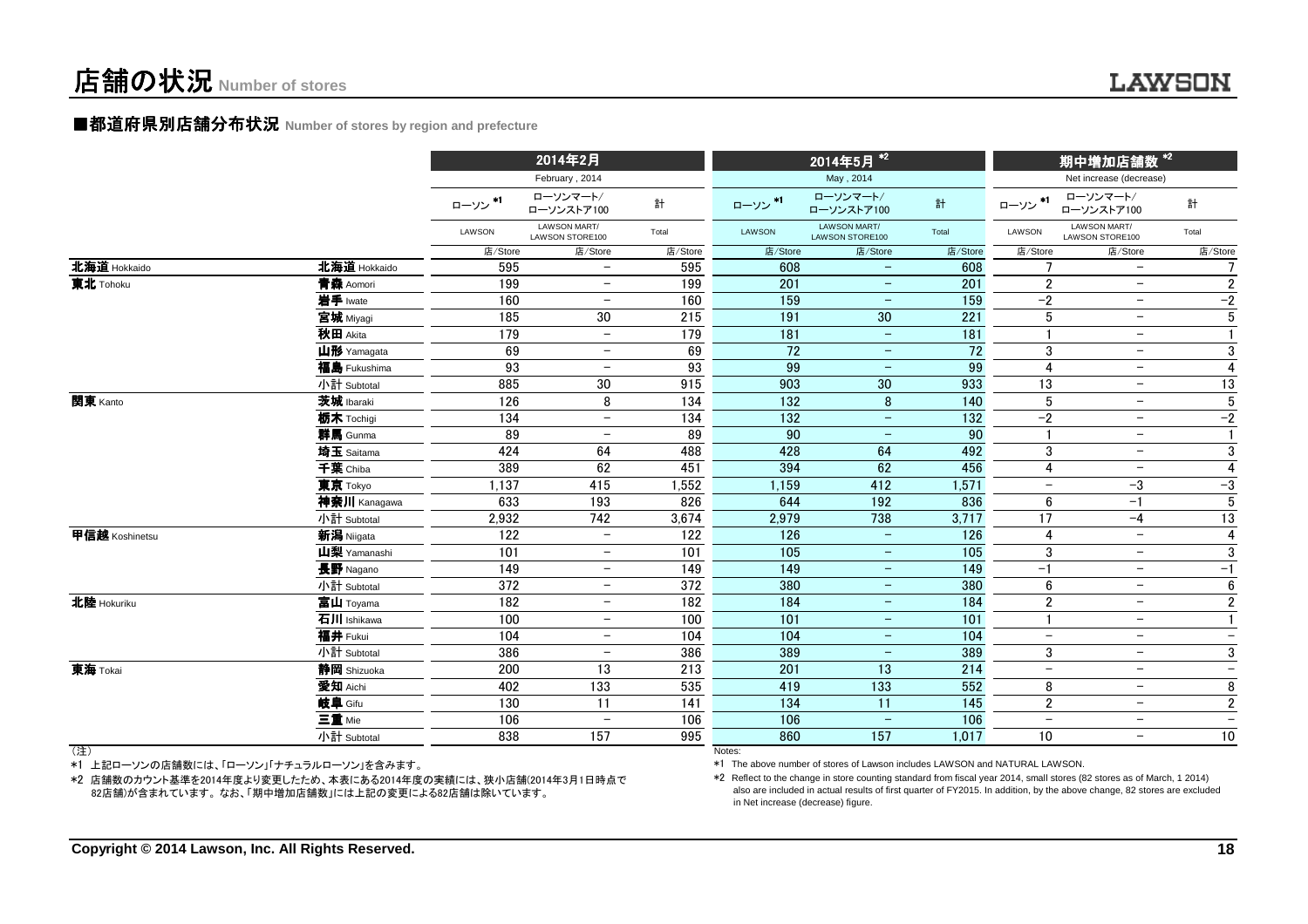#### ■都道府県別店舗分布状況 Number of stores by region and prefecture

|                                                         |                                         |            | 2014年2月                                  |                  |                  | 2014年5月 <sup>*2</sup>               |                  |                          | 期中増加店舗数 *2                                        |                          |
|---------------------------------------------------------|-----------------------------------------|------------|------------------------------------------|------------------|------------------|-------------------------------------|------------------|--------------------------|---------------------------------------------------|--------------------------|
|                                                         |                                         | *1<br>ローソン | February, 2014<br>ローソンマート/<br>ローソンストア100 | 計                | ローソン *1          | May, 2014<br>ローソンマート/<br>ローソンストア100 | 計                | $*1$<br>ローソン             | Net increase (decrease)<br>ローソンマート/<br>ローソンストア100 | 計                        |
|                                                         |                                         | LAWSON     | LAWSON MART/<br>LAWSON STORE100          | Total            | LAWSON           | LAWSON MART/<br>LAWSON STORE100     | Total            | LAWSON                   | LAWSON MART/<br>LAWSON STORE100                   | Total                    |
|                                                         |                                         | 店/Store    | 店/Store                                  | 店/Store          | 店/Store          | 店/Store                             | 店/Store          | 店/Store                  | 店/Store                                           | 店/Store                  |
| 近畿 Kinki                                                | 滋賀 Shiga                                | 135        | 5                                        | 140              | 146              | $5\,$                               | 151              | 10                       | $\overline{\phantom{m}}$                          | 10                       |
|                                                         | 京都 Kyoto                                | 224        | 44                                       | 268              | 279              | 44                                  | 323              | 51                       | $\overline{\phantom{m}}$                          | 51                       |
|                                                         | 大阪 Osaka                                | 858        | 148                                      | 1,006            | 863              | 148                                 | 1,011            | $\boldsymbol{2}$         | $\overline{\phantom{m}}$                          | $\overline{2}$           |
|                                                         | 兵庫 Hyogo                                | 568        | 43                                       | 611              | 578              | 42                                  | 620              | $5\phantom{.0}$          | $-1$                                              | $\overline{4}$           |
|                                                         | 奈良 Nara                                 | 96         | 3                                        | 99               | 127              | $\mathbf{3}$                        | 130              | 31                       | $\overline{\phantom{m}}$                          | 31                       |
|                                                         | 和歌山 Wakayama                            | 114        | $\overline{\phantom{0}}$                 | 114              | 116              | $\equiv$                            | 116              |                          | $\overline{\phantom{m}}$                          | $\mathbf{1}$             |
|                                                         | 小計 Subtotal                             | 1,995      | 243                                      | 2,238            | 2,109            | 242                                 | 2,351            | 100                      | $-1$                                              | 99                       |
| 中国 Chugoku                                              | 鳥取 Tottori                              | 105        | $\overline{\phantom{0}}$                 | 105              | 106              | $\overline{\phantom{m}}$            | 106              |                          | $\overline{\phantom{m}}$                          | $\mathbf{1}$             |
|                                                         | 島根 Shimane                              | 110        | $\overline{\phantom{0}}$                 | 110              | 112              | $\overline{\phantom{m}}$            | 112              | $\boldsymbol{2}$         | $\overline{\phantom{m}}$                          | $\overline{2}$           |
|                                                         | 岡山 Okayama                              | 138        | $\qquad \qquad -$                        | 138              | 137              | $\overline{\phantom{m}}$            | 137              | $-1$                     | $\overline{\phantom{m}}$                          | $-1$                     |
|                                                         | 広島 Hiroshima                            | 167        | $\qquad \qquad -$                        | 167              | 170              | $\qquad \qquad -$                   | 170              |                          | $-$                                               | $\mathbf{1}$             |
|                                                         | $\mathbf{\mu}$ $\mathbf{\Pi}$ Yamaquchi | 118        | $\qquad \qquad -$                        | 118              | 119              | $\qquad \qquad -$                   | 119              |                          | $\overline{\phantom{m}}$                          | $\mathbf{1}$             |
|                                                         | 小計 Subtotal                             | 638        | $\overline{\phantom{0}}$                 | 638              | 644              | $-$                                 | 644              | 4                        | $\overline{\phantom{a}}$                          | $\overline{\mathbf{4}}$  |
| 四国 Shikoku                                              | <b>德島</b> Tokushima                     | 115        | $\overline{\phantom{0}}$                 | 115              | 118              | $\overline{\phantom{m}}$            | 118              |                          | $\overline{\phantom{a}}$                          | $\mathbf{1}$             |
|                                                         | 香川 Kagawa                               | 113        | $\qquad \qquad -$                        | $\overline{113}$ | $\overline{117}$ | $\overline{\phantom{m}}$            | 117              | 4                        | $\overline{\phantom{m}}$                          | $\overline{4}$           |
|                                                         | 愛媛 Ehime                                | 176        | $\qquad \qquad -$                        | 176              | 174              | $\overline{\phantom{m}}$            | 174              | $-2$                     | $\overline{\phantom{m}}$                          | $-2$                     |
|                                                         | 高知 Kochi                                | 67         | $\qquad \qquad -$                        | 67               | 66               | $-$                                 | 66               | $-1$                     | $-$                                               | $-1$                     |
|                                                         | 小計 Subtotal                             | 471        | $\overline{\phantom{0}}$                 | 471              | 475              | $\overline{\phantom{m}}$            | 475              | $\overline{2}$           | $-$                                               | $\overline{2}$           |
| 九州 Kyushu                                               | 福岡 Fukuoka                              | 381        | 30                                       | 411              | 390              | 30                                  | 420              | $7\overline{ }$          | $\overline{\phantom{a}}$                          | $\overline{7}$           |
|                                                         | 佐賀 Saga                                 | 62         | $\overline{\phantom{0}}$                 | 62               | 63               | $\qquad \qquad -$                   | 63               | $\overline{\phantom{m}}$ | $\overline{\phantom{m}}$                          | $\qquad \qquad -$        |
|                                                         | 長崎 Nagasaki                             | 100        | $\qquad \qquad -$                        | 100              | 102              | $\overline{\phantom{m}}$            | 102              | $\overline{\phantom{m}}$ | $-$                                               | $\qquad \qquad -$        |
|                                                         | 熊本 Kumamoto                             | 132        | $\overline{\phantom{0}}$                 | 132              | $\overline{137}$ | $\overline{\phantom{0}}$            | $\overline{137}$ | 4                        | $-$                                               | $\overline{4}$           |
|                                                         | 大分 Oita                                 | 157        | $\overline{\phantom{0}}$                 | 157              | 162              | $\overline{\phantom{m}}$            | 162              | $5\phantom{.0}$          | $\overline{\phantom{m}}$                          | $5\phantom{.0}$          |
|                                                         | 宮崎 Miyazaki                             | 95         | $\overline{\phantom{0}}$                 | $\overline{95}$  | 99               | $\qquad \qquad -$                   | 99               | 3                        | $-$                                               | $\overline{3}$           |
|                                                         | 鹿児島 Kagoshima                           | 202        | $\overline{\phantom{0}}$                 | 202              | 202              | $\qquad \qquad -$                   | 202              | $\overline{\phantom{m}}$ | $\overline{\phantom{m}}$                          | $\overline{\phantom{m}}$ |
|                                                         | 小計 Subtotal                             | 1,129      | 30                                       | 1,159            | 1,155            | $30\,$                              | 1,185            | 19                       | $\overline{\phantom{m}}$                          | 19                       |
| 沖縄 Okinawa                                              | 沖縄 Okinawa                              | 163        | $\overline{\phantom{0}}$                 | 163              | 168              | $\qquad \qquad -$                   | 168              | 3                        | $-$                                               | $\overline{3}$           |
| 国内コンビニエンスストアグループ店舗数計<br>Total number of stores in Japan |                                         | 10,404     | 1,202                                    | 11,606           | 10,670           | 1,197                               | 11,867           | 184                      | $-5$                                              | 179                      |

(注)

\*1 上記ローソンの店舗数には、「ローソン」「ナチュラルローソン」を含みます。

 \*2 店舗数のカウント基準を2014年度より変更したため、本表にある2014年度の実績には、狭小店舗(2014年3月1日時点で82店舗)が含まれています。 なお、「期中増加店舗数」には上記の変更による82店舗は除いています。

\*1 The above number of stores of Lawson includes LAWSON and NATURAL LAWSON.

 \*2 Reflect to the change in store counting standard from fiscal year 2014, small stores (82 stores as of March, 1 2014) also are included in actual results of first quarter of FY2015. In addition, by the above change, 82 stores are excludedin Net increase (decrease) figure.

Notes: